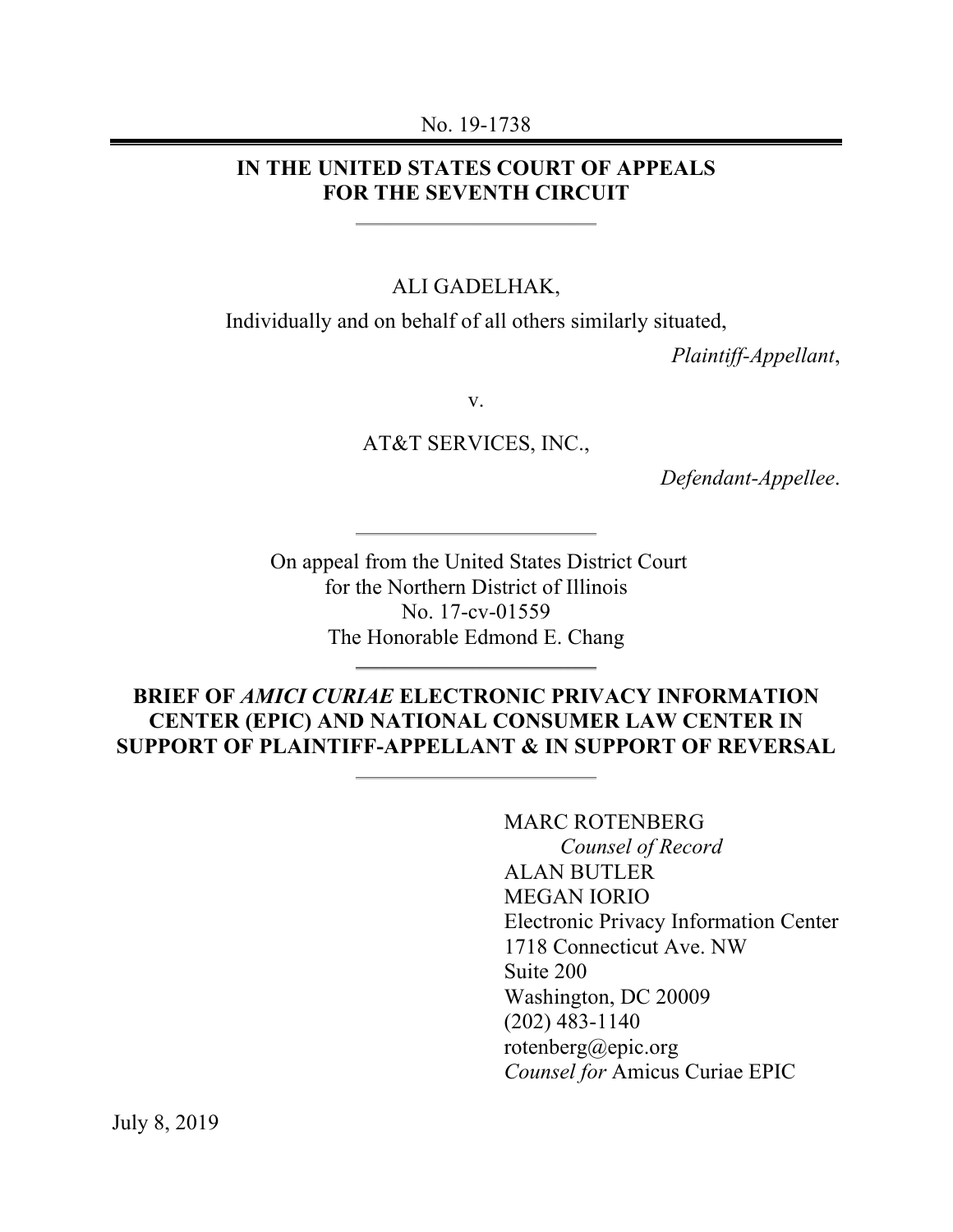#### **APPEARANCE & CIRCUIT RULE 26.1 DISCLOSURE STATEMENT**

Appellate Court No: <sup>19-1738</sup>

Short Caption: Gadelhak v. AT&T Services, Inc.

 To enable the judges to determine whether recusal is necessary or appropriate, an attorney for a non-governmental party or amicus curiae, or a private attorney representing a government party, must furnish a disclosure statement providing the following information in compliance with Circuit Rule 26.1 and Fed. R. App. P. 26.1.

The Court prefers that the disclosure statement be filed immediately following docketing; but, the disclosure statement must be filed within 21 days of docketing or upon the filing of a motion, response, petition, or answer in this court, whichever occurs first. Attorneys are required to file an amended statement to reflect any material changes in the required information. The text of the statement must also be included in front of the table of contents of the party's main brief. **Counsel is required to complete the entire statement and to use N/A for any information that is not applicable if this form is used.**

#### **EXECUTE AND INDICATE WHICH INFORMATION IS NEW OR REVISED**<br>AND INDICATE WHICH INFORMATION IS NEW OR REVISED **AND INDICATE WHICH INFORMATION IS NEW OR REVISED.**   $\mathcal{V}$

(1) The full name of every party that the attorney represents in the case (if the party is a corporation, you must provide the corporate disclosure information required by Fed. R. App. P 26.1 by completing item #3):

#### Electronic Privacy Information Center

National Consumer Law Center

E-Mail Address: rotenberg@epic.org

| (2)      | The names of all law firms whose partners or associates have appeared for the party in the case (including proceedings<br>in the district court or before an administrative agency) or are expected to appear for the party in this court:<br>N/A |  |  |  |
|----------|---------------------------------------------------------------------------------------------------------------------------------------------------------------------------------------------------------------------------------------------------|--|--|--|
| (3)      | If the party or amicus is a corporation:                                                                                                                                                                                                          |  |  |  |
|          | Identify all its parent corporations, if any; and<br>1)<br>N/A<br>ii) list any publicly held company that owns 10% or more of the party's or amicus' stock:<br>N/A                                                                                |  |  |  |
|          |                                                                                                                                                                                                                                                   |  |  |  |
|          | s/ Marc Rotenberg<br>July 8, 2019<br>Attorney's Signature:<br>Date:<br>Marc Rotenberg<br>Attorney's Printed Name:                                                                                                                                 |  |  |  |
|          | Please indicate if you are <i>Counsel of Record</i> for the above listed parties pursuant to Circuit Rule 3(d). Yes $\frac{\times}{\times}$ No _____                                                                                              |  |  |  |
| Address: | 1718 Connecticut Avenue NW, Suite 200                                                                                                                                                                                                             |  |  |  |
|          | Washington, DC 20009                                                                                                                                                                                                                              |  |  |  |
|          | (202) 483-1140<br>Fax Number: (202) 483-1248<br>Phone Number:                                                                                                                                                                                     |  |  |  |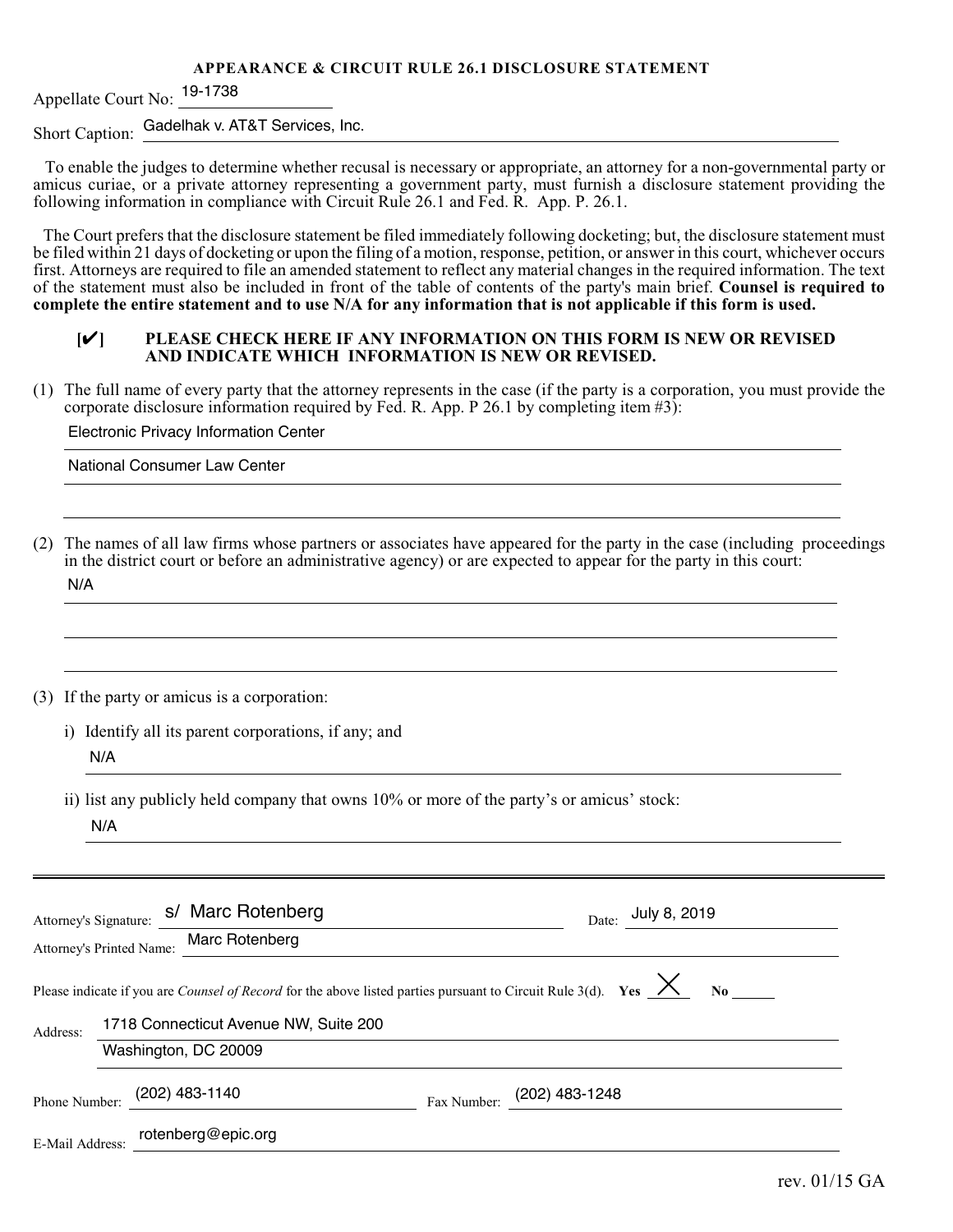| $\mathbf{I}$ . |                | The TCPA should be construed broadly to reflect its underlying purpose and |  |  |
|----------------|----------------|----------------------------------------------------------------------------|--|--|
| II.            |                | A narrow interpretation of "autodialer" will exacerbate the harm caused by |  |  |
|                | A <sub>1</sub> | Robocalls and texts increasingly invade consumers' privacy and             |  |  |
|                | <b>B.</b>      | As technology progresses and mass texting becomes simpler and              |  |  |
|                |                |                                                                            |  |  |
|                |                |                                                                            |  |  |
|                |                |                                                                            |  |  |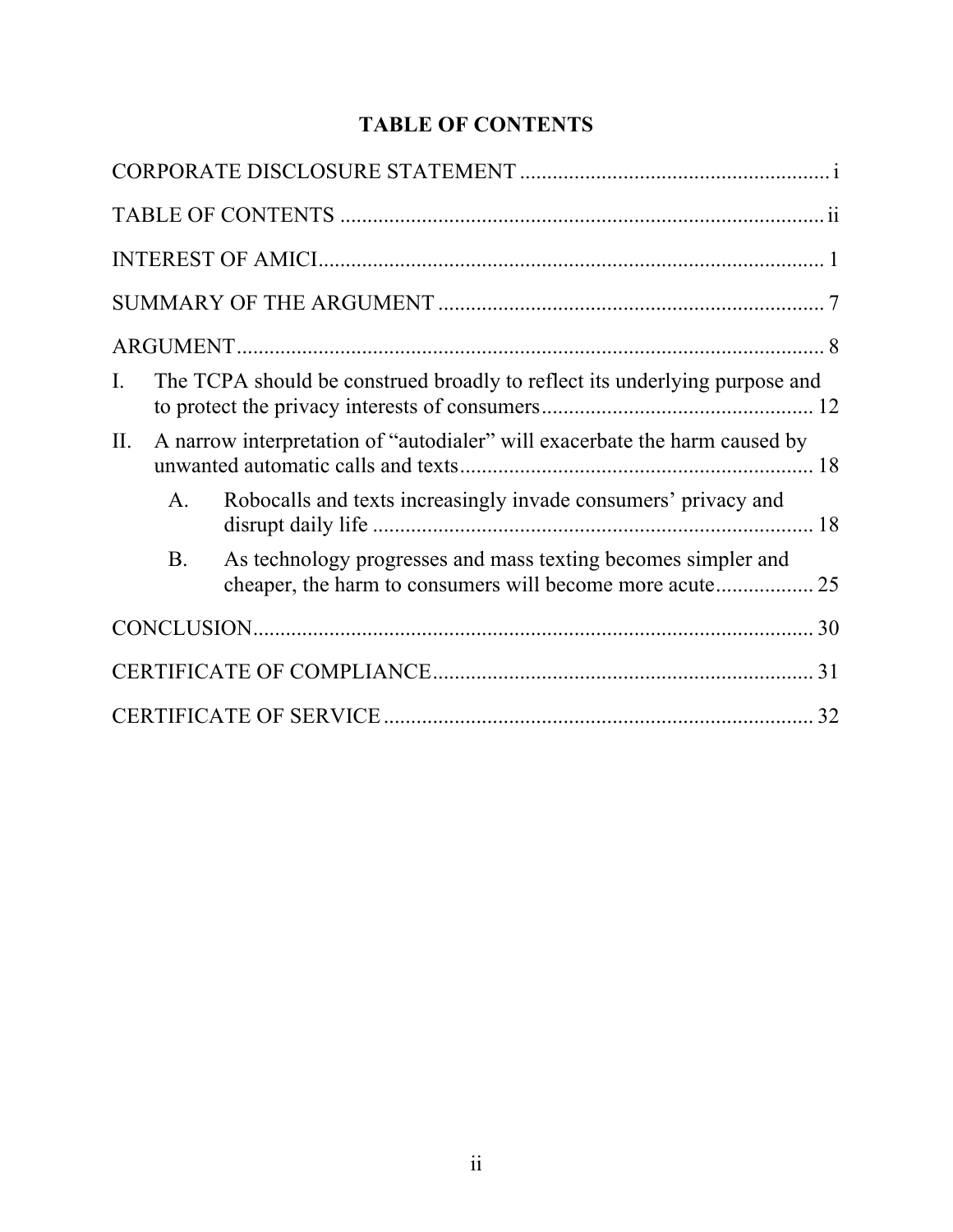# **TABLE OF AUTHORITIES**

# **Cases**

| ACA Int'l v. FCC,                                               |
|-----------------------------------------------------------------|
|                                                                 |
| Ashland Hosp. Corp. v. SEIU,                                    |
|                                                                 |
| Blow v. Bijora,                                                 |
|                                                                 |
| Carpenter v. United States,                                     |
|                                                                 |
| Dominguez v. Yahoo, Inc.,                                       |
|                                                                 |
| Dominguez v. Yahoo, Inc.,                                       |
|                                                                 |
| Duguid v. Facebook,                                             |
|                                                                 |
| Gadelhak v. AT&T Servs., Inc.,                                  |
| No. 17-cv-01559, 2019 WL 1429346 (N.D. Ill. Mar. 29, 2019)  8   |
| Gager v. Dell Fin. Servs., LLC,                                 |
|                                                                 |
| Marks v. Crunch San Diego,                                      |
|                                                                 |
| Patriotic Veterans, Inc. v. Indiana,                            |
|                                                                 |
| Reyes v. Lincoln Auto. Fin. Servs.,                             |
|                                                                 |
| Riley v. California,                                            |
|                                                                 |
| Van Patten v. Vertical Fitness Grp., LLC,                       |
|                                                                 |
| <b>Statutes</b>                                                 |
| Telephone Consumer Protection Act of 1991, Pub. L. No. 102-243, |
|                                                                 |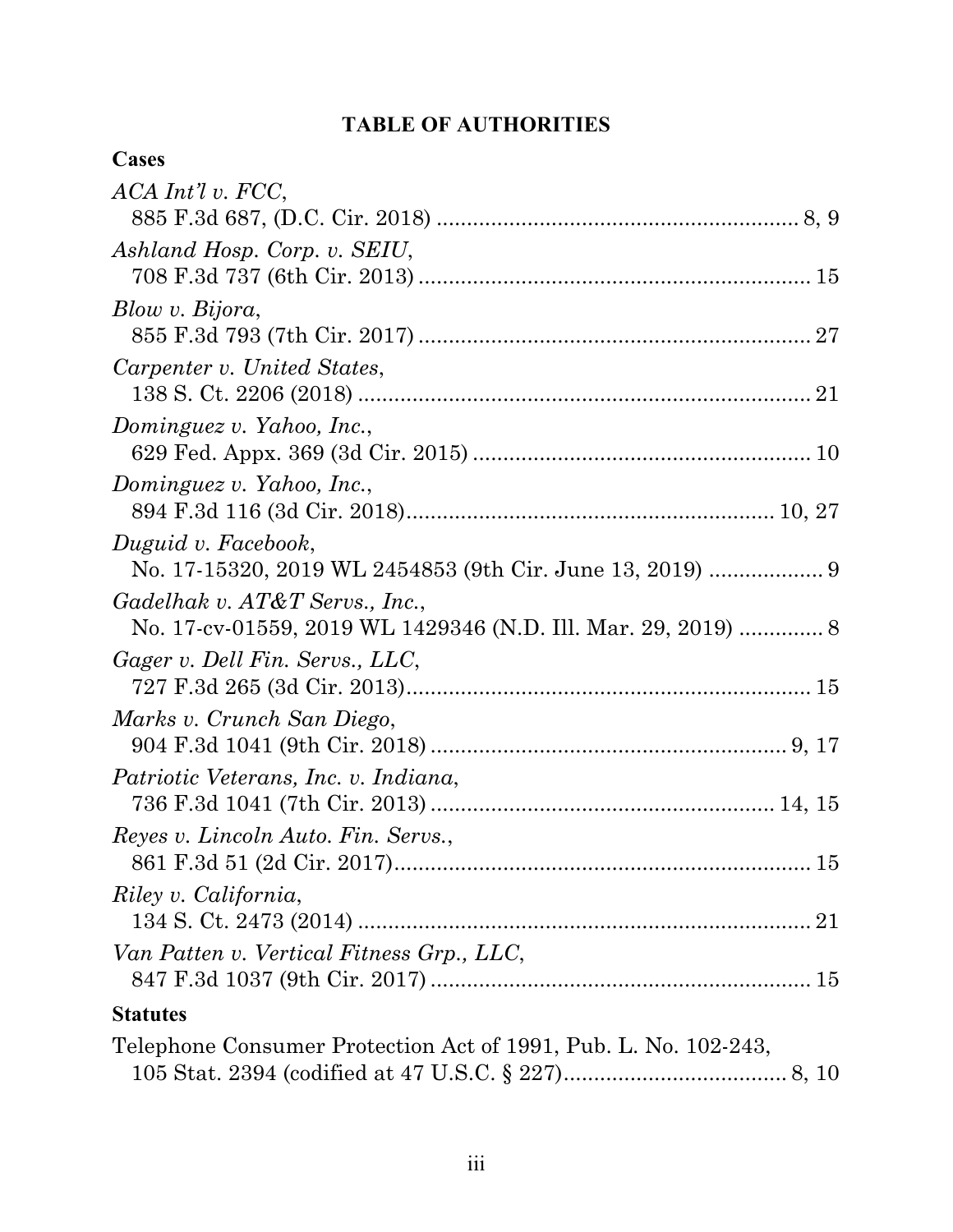# **Other Authorities**

| 137 Cong Rec. 16,206 (1991) (statement of Sen. Warner) 13                                                                                   |    |
|---------------------------------------------------------------------------------------------------------------------------------------------|----|
| 137 Cong. Rec. 11,310 (1991) (statement of Rep. Markey) 13, 14                                                                              |    |
| 137 Cong. Rec. 11,313 (1991) (statement of Rep. Roukema) 14                                                                                 |    |
| 137 Cong. Rec. 16,205 (1991) (statement of Sen. Hollings) 18                                                                                |    |
| 137 Cong. Rec. 16,208 (1991) (statement of Sen. Bentsen) 14                                                                                 |    |
| 137 Cong. Rec. 18,784 (1991) (statement of Sen. Hollings) 16                                                                                |    |
| 137 Cong. Rec. 30,821-22 (1991) (statement of Sen. Hollings)  13                                                                            |    |
| 137 Cong. Rec. 9,840 (1991) (statement of Sen. Hollings) 14                                                                                 |    |
|                                                                                                                                             |    |
| Aaron Smith, The Best (and Worst) of Mobile Connectivity, Pew                                                                               |    |
|                                                                                                                                             |    |
| Abusive Robocalls and How We Can Stop Them: Hearing Before the                                                                              |    |
| All About the Message, LLC, Petition for Declaratory Ruling, CG                                                                             |    |
|                                                                                                                                             |    |
| Andrew Perrin, <i>Book Reading</i> , Pew Research Ctr. (Sept. 1, 2016)  20                                                                  |    |
| Anita L. Allen, Unpopular Privacy: The Case for Government                                                                                  |    |
| Consumer Reports, What Have You Done in Response to Robocalls?                                                                              | 22 |
|                                                                                                                                             |    |
|                                                                                                                                             |    |
|                                                                                                                                             |    |
| Deloitte, 2018 Global Mobile Consumer Survey: US Edition (2018)20<br>DialMyCalls, <i>iPhone and Android Mass Calling App</i> (2019)  11, 27 |    |
| Elaine S. Povich, States Try to Silence Robocalls, But They're Worse                                                                        |    |
| FCC, Consumer Complaints Data: Unwanted Calls (2019) 23                                                                                     |    |
|                                                                                                                                             |    |
| FCC, Statistics of Communications Common Carriers 235                                                                                       |    |
| FCC, Veterans Targeted in Benefits Scams (Sept. 2018) 28                                                                                    |    |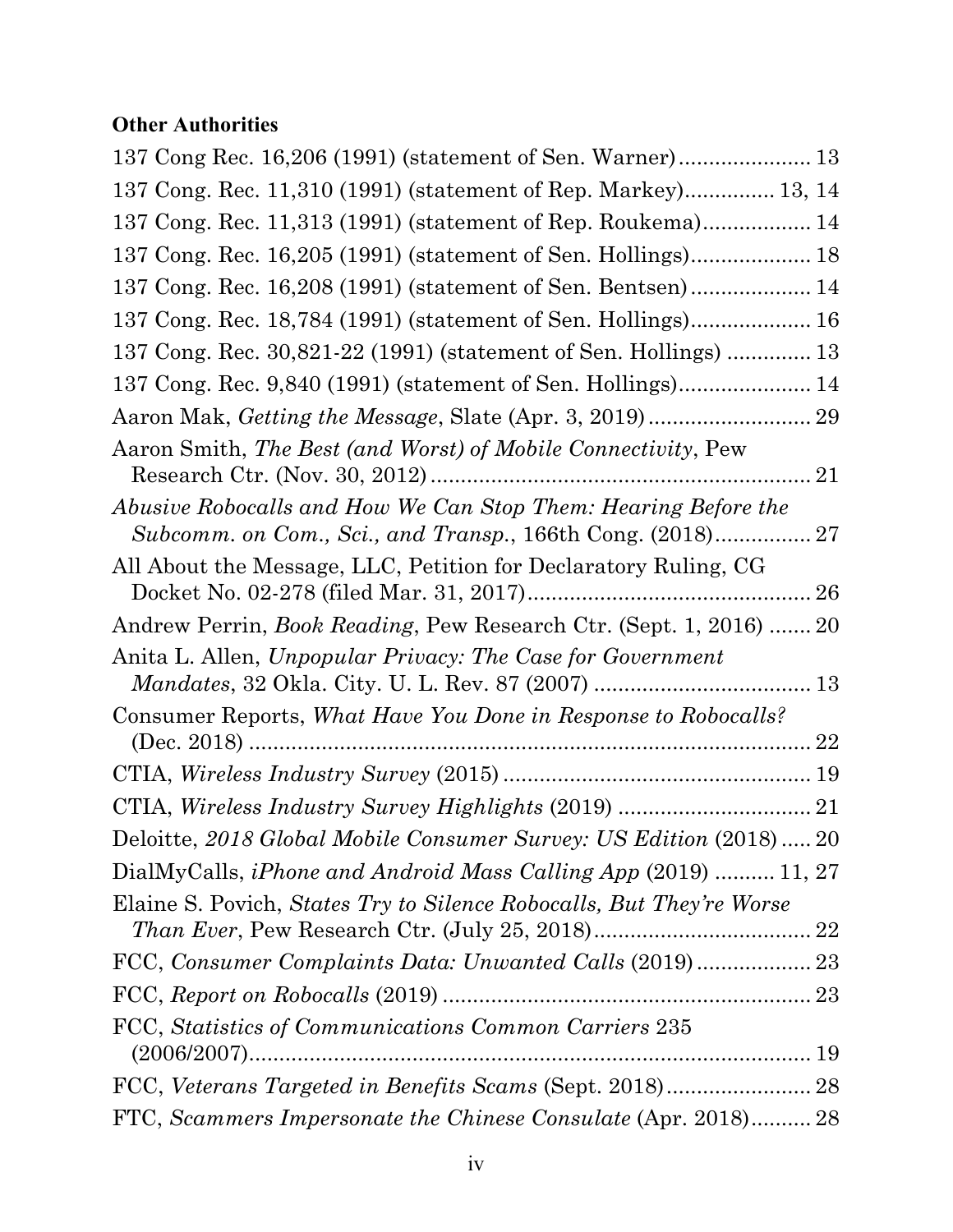| Illegal Robocalls: Calling all to Stop the Scourge: Hearing before the<br>S. Comm. on Com., Sci., and Transp., 116th Cong. (Apr. 11, 2019) 23,<br>24, 25 |
|----------------------------------------------------------------------------------------------------------------------------------------------------------|
| In re Rules and Regulations Implementing the Tel. Consumer Prot.                                                                                         |
| In Re Rules and Regulations Implementing the Telephone<br>Consumer Protection Act of 1991, 18 F.C.C.R. 14,014 (2003)  16                                 |
| Kim Boatman, Stop Cell Phone Spam in Seven Easy Steps, Norton<br>29                                                                                      |
| Lee Rainie & Kathryn Zickuhr, Americans' Views on Mobile                                                                                                 |
| Legislating to Stop the Onslaught of Annoying Robocalls: Hearing<br><i>Before the H. Comm. on Energy and Com., 166th Cong. (Apr. 30,</i>                 |
| Monica Anderson, Mobile Technology and Home Broadband, Pew<br>20                                                                                         |
| Monica Anderson, More Americans Using Smartphones for Getting<br><i>Directions, Streaming TV, Pew Research Ctr. (Jan. 29, 2016)  20</i>                  |
| One Call Now, Group Messaging, Notification, and Calling App                                                                                             |
| Pew Research Center, <i>Mobile Fact Sheet</i> (June 12, 2019)  11, 19                                                                                    |
| Press Release, Ark. Att'y Gen., Stop the Unwanted Robocalls (Feb.                                                                                        |
| Press Release, FTC, FTC Action Halts Deceptive Robocalls Aimed                                                                                           |
| Press Release, FTC, FTC, Law Enforcement Partners Announce                                                                                               |
| S. Rep. 102-178, reprinted in 1991 U.S.C.C.A.N. 1968  10, 12, 13, 29                                                                                     |
| Sen. Chuck Grassley, A Bipartisan Effort to End Robocalls, The                                                                                           |
|                                                                                                                                                          |
|                                                                                                                                                          |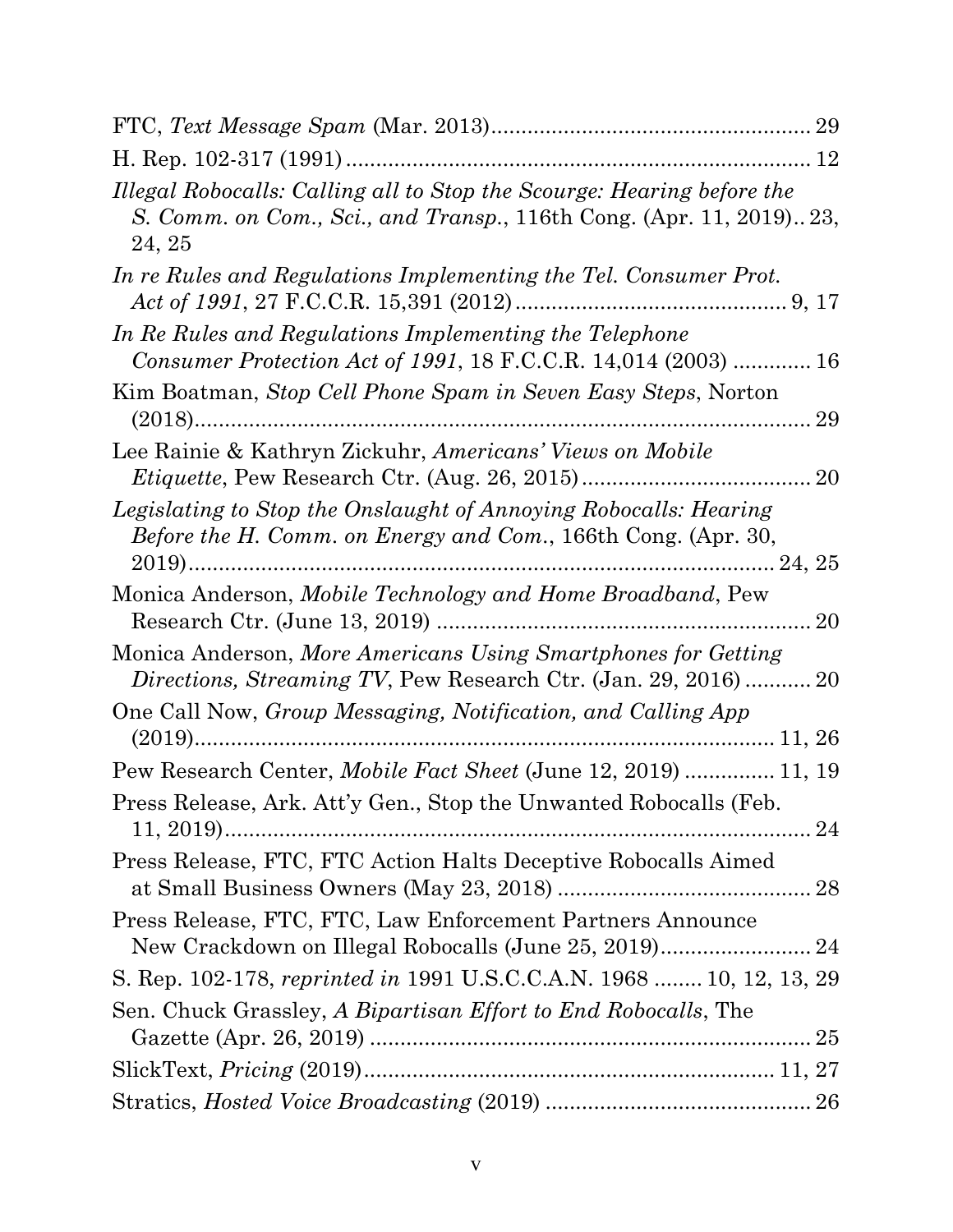| Tara Siegel Bernard, Yes, It's Bad. Robocalls, and Their Scams, Are |  |
|---------------------------------------------------------------------|--|
|                                                                     |  |
| Tim Harper, Why Robocalls are Even Worse Than You Thought,          |  |
|                                                                     |  |
|                                                                     |  |
|                                                                     |  |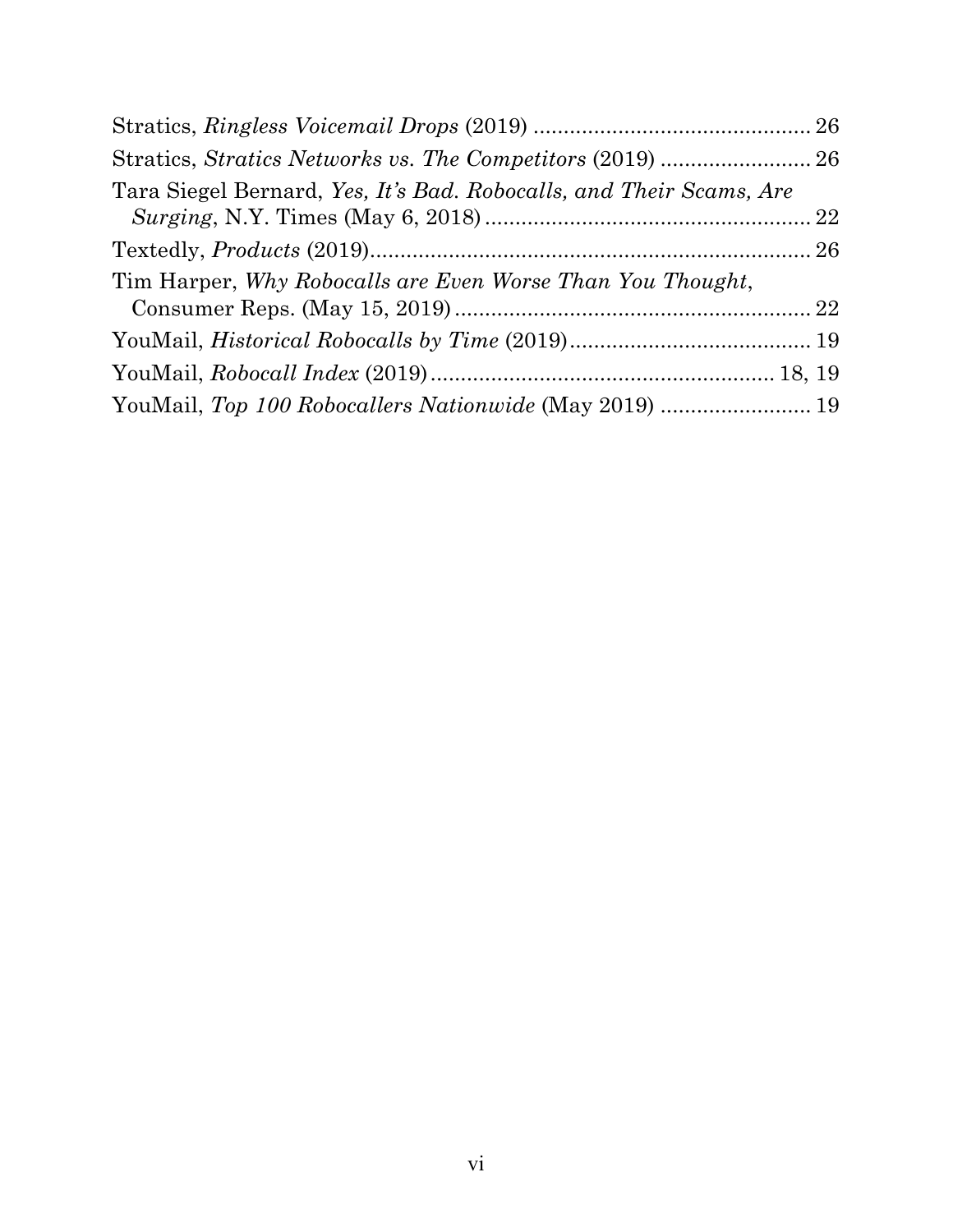### **INTEREST OF AMICI**

The Electronic Privacy Information Center ("EPIC") is a public interest research center in Washington, D.C., established in 1994 to focus public attention on emerging privacy issues.1 EPIC routinely participates as *amicus curiae* in federal cases concerning the Telephone Consumer Protection Act and other important consumer privacy issues. *See, e.g.,* Brief for EPIC as *Amicus Curiae* Supporting Respondents, *PDR Network v. Carlton & Harris Chiropractic*, No. 17- 1705, 2019 WL 2527470 (U.S. June 20, 2019) (arguing that TCPA defendants should not be able to challenge FCC interpretations of the TCPA outside the review process Congress established); Brief for EPIC as *Amicus Curiae* Supporting Appellee, *Gallion v. Charter Commc'ns*, No. 18-55667 (9th Cir. filed Nov. 9, 2018) (arguing that the TCPA protects consumers against invasive business practices and does not violate the First Amendment); Brief for EPIC et al. as *Amici Curiae* Supporting Appellees, *ACA Int'l v. FCC*, 885 F.3d 687 (D.C. Cir. 2018) (No. 15-1211) (arguing that the TCPA prohibits invasive business practices and that the companies, not consumers, bear the burden of complying with the statute); Brief for EPIC as *Amicus Curiae* Supporting Appellants*, Smith v. Facebook*, 745

<sup>&</sup>lt;sup>1</sup> The parties consent to the filing of this *amicus curiae* brief. In accordance with Rule 29, the undersigned states that no monetary contributions were made for the preparation or submission of this brief, and this brief was not authored, in whole or in part, by counsel for a party. EPIC 2019 IPIOP clerks Jessica Hui and Lauren O'Brien participated in the drafting of this brief.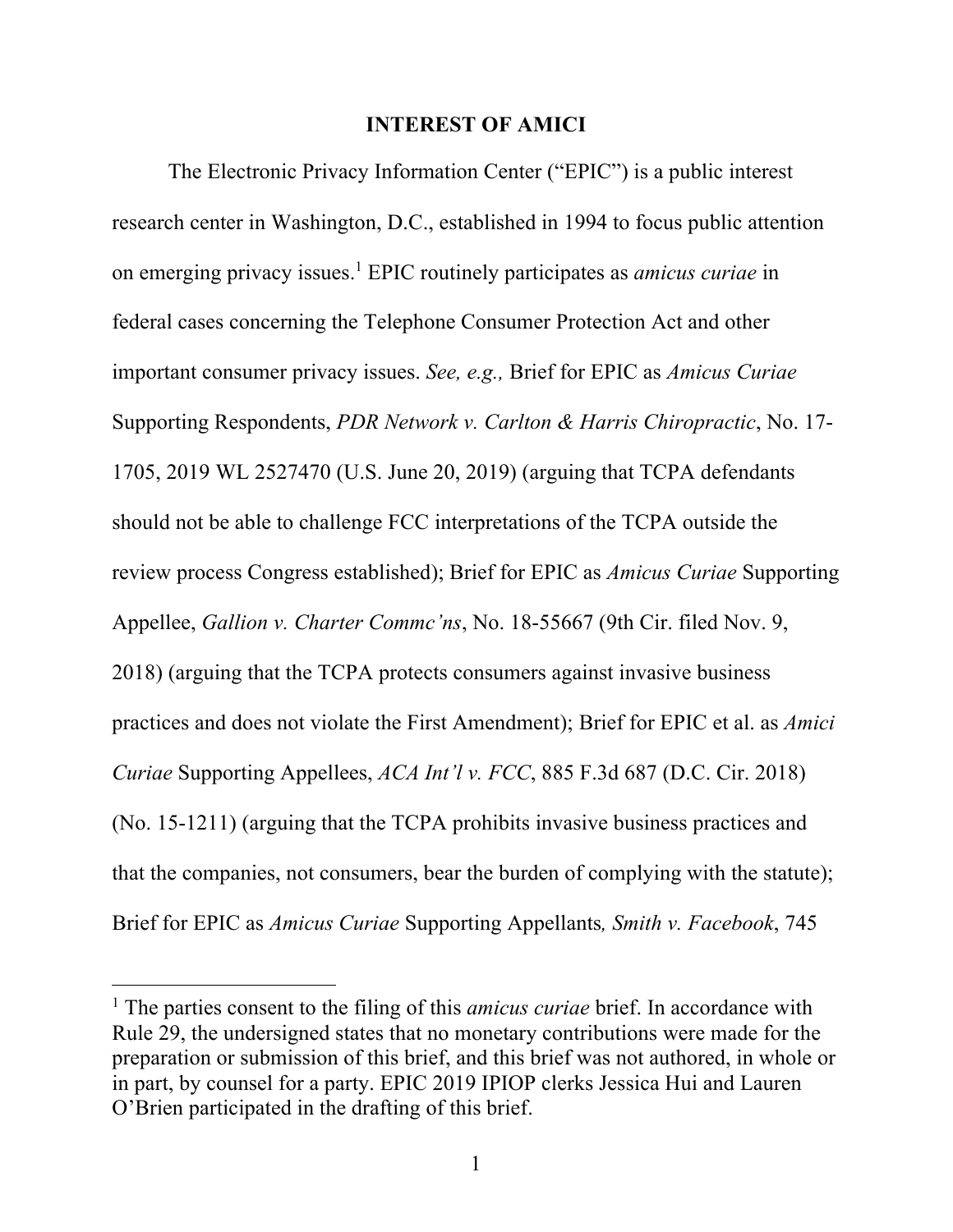Fed. Appx. 8 (9th Cir. 2018) (No. 17-16206) (arguing that the social media company did not have authority to monitor the activities of internet users on healthcare provider and other websites); Brief for EPIC et al. as *Amici Curiae* Supporting Respondents, *Spokeo v. Robins*, 136 S. Ct. 1540 (2016) (No. 13-1339) (arguing that the violation of a consumer's privacy rights under federal law constitutes an injury-in-fact sufficient to confer Article III standing).

EPIC has provided expert analysis to Congress on emerging consumer privacy issues concerning the misuse of telephone numbers. *See, e.g., Telephone Advertising and Consumer Rights Act, H.R. 1304, Before the Subcomm. on Telecomms. and Fin. of the H. Comm. on Energy and Com.*, 102d Cong., 1st Sess. 43 (April 24, 1991) (testimony of EPIC Executive Director Marc Rotenberg);2 *S. 1963, The Wireless 411 Privacy Act: Hearing Before the S. Comm. on Com., Sci., & Transp.*, 108th Cong., 2d Sess. (Sept. 21, 2004) (testimony of EPIC Executive Director Marc Rotenberg);<sup>3</sup> *Modernizing the Telephone Consumer Protection Act: Hearing Before the Subcomm. on Commc'ns. & Tech. of the H. Comm. on Energy and Com.*, 114th Cong. (2016) (statement for the record submitted by EPIC);<sup>4</sup> *Abusive Robocalls and How We Can Stop Them: Hearing Before the S. Comm. on Com., Sci., & Transp.*,

<sup>&</sup>lt;sup>2</sup> http://www.c-span.org/video/?18726-1/telephone-solicitation.

<sup>&</sup>lt;sup>3</sup> https://epic.org/privacy/wireless/dirtest 904.html.

<sup>4</sup> https://epic.org/privacy/telemarketing/EPIC-Modernizing-TCPA.pdf.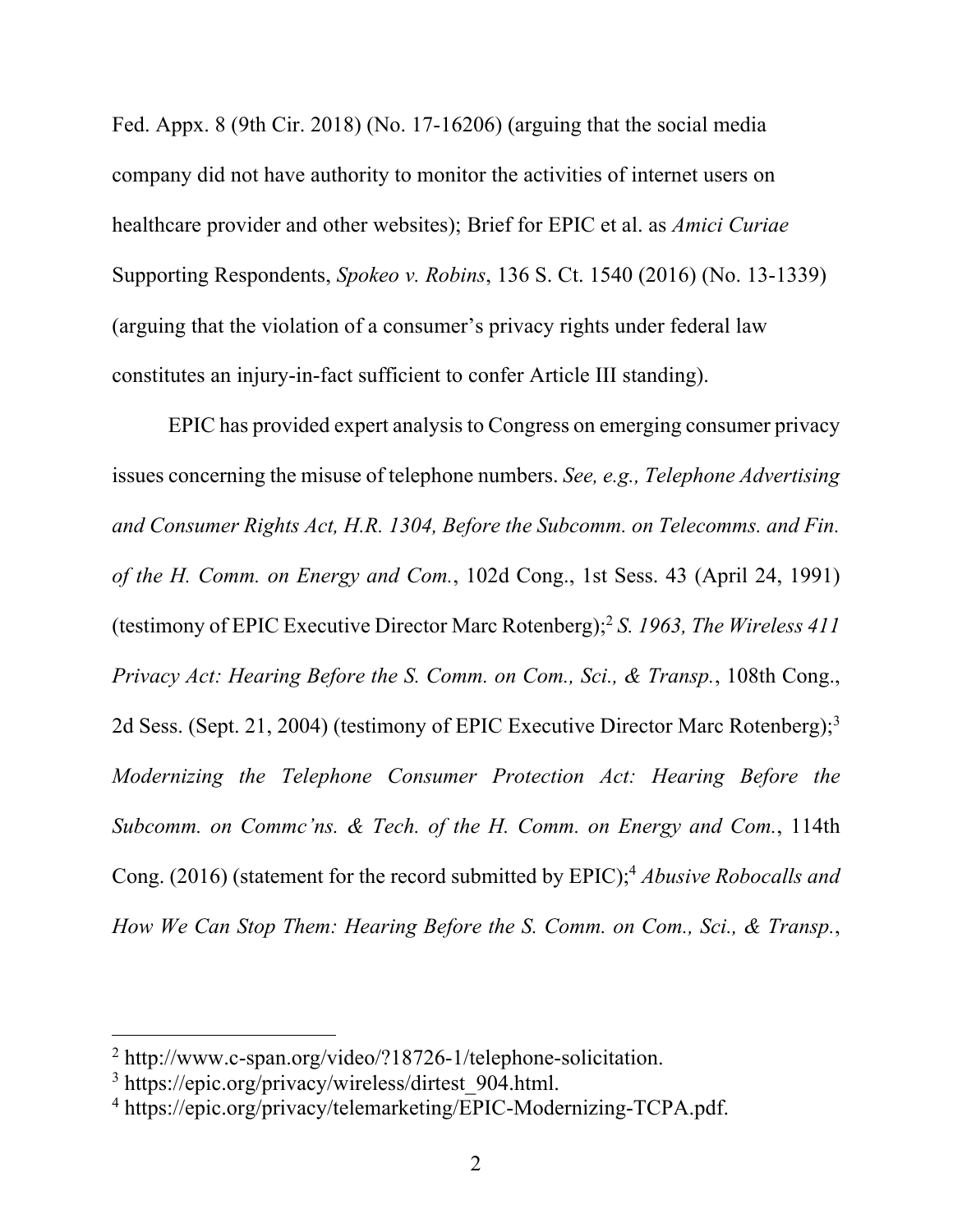115th Cong. (Apr. 18, 2018) (statement for the record submitted by EPIC);<sup>5</sup> *Legislating to Stop the Onslaught of Annoying Robocalls*, 116th Cong. (Apr. 30, 2019) (statement for the record submitted by EPIC).6

EPIC has also submitted numerous comments to the Federal Communications Commission ("FCC") and the Federal Trade Commission ("FTC") concerning the implementation of the Telephone Consumer Protection Act. *See, e.g.*, EPIC et al., Comments in the Matter of Telemarketing Rulemaking, FTC File No. R411001 (2002);<sup>7</sup> EPIC et al., Comments in the Matter of Rules and Regulations Implementing the Telephone Consumer Protection Act of 1991, CG Docket No. 02-278 (2002);<sup>8</sup> EPIC et al., Comments on Rules and Regulations Implementing the Telephone Consumer Protection Act of 1991, Docket Nos. CG 02-278, DA 05-1346 et al.  $(2005)$ ;  $\frac{9}{2}$  EPIC, Comments on Rules and Regulations Implementing the Telephone Consumer Protection Act of 1991, Docket Nos. CG 02-278, DA 05-2975 (2006);<sup>10</sup> EPIC, Comments In the Matter of ACA International Petition for Expedited Clarification, Docket No.  $02-278$  (2006);<sup>11</sup> EPIC, Comments Concerning Implementation of the Junk Fax Prevention Act,

<sup>5</sup> https://epic.org/EPIC-SCOM-Robocalls-April2018.pdf.

<sup>6</sup> https://epic.org/testimony/congress/EPIC-HEC-Robocalls-Apr2019.pdf.

<sup>7</sup> https://epic.org/privacy/telemarketing/tsrcomments.html.

<sup>8</sup> https://epic.org/privacy/telemarketing/tcpacomments.html.

 $9$  https://epic.org/privacy/telemarketing/tcpacomm7.29.05.html.

<sup>&</sup>lt;sup>10</sup> https://epic.org/privacy/telemarketing/tcpacom11306.html.

<sup>&</sup>lt;sup>11</sup> https://epic.org/privacy/telemarketing/fcc\_aca\_05-11-06.html.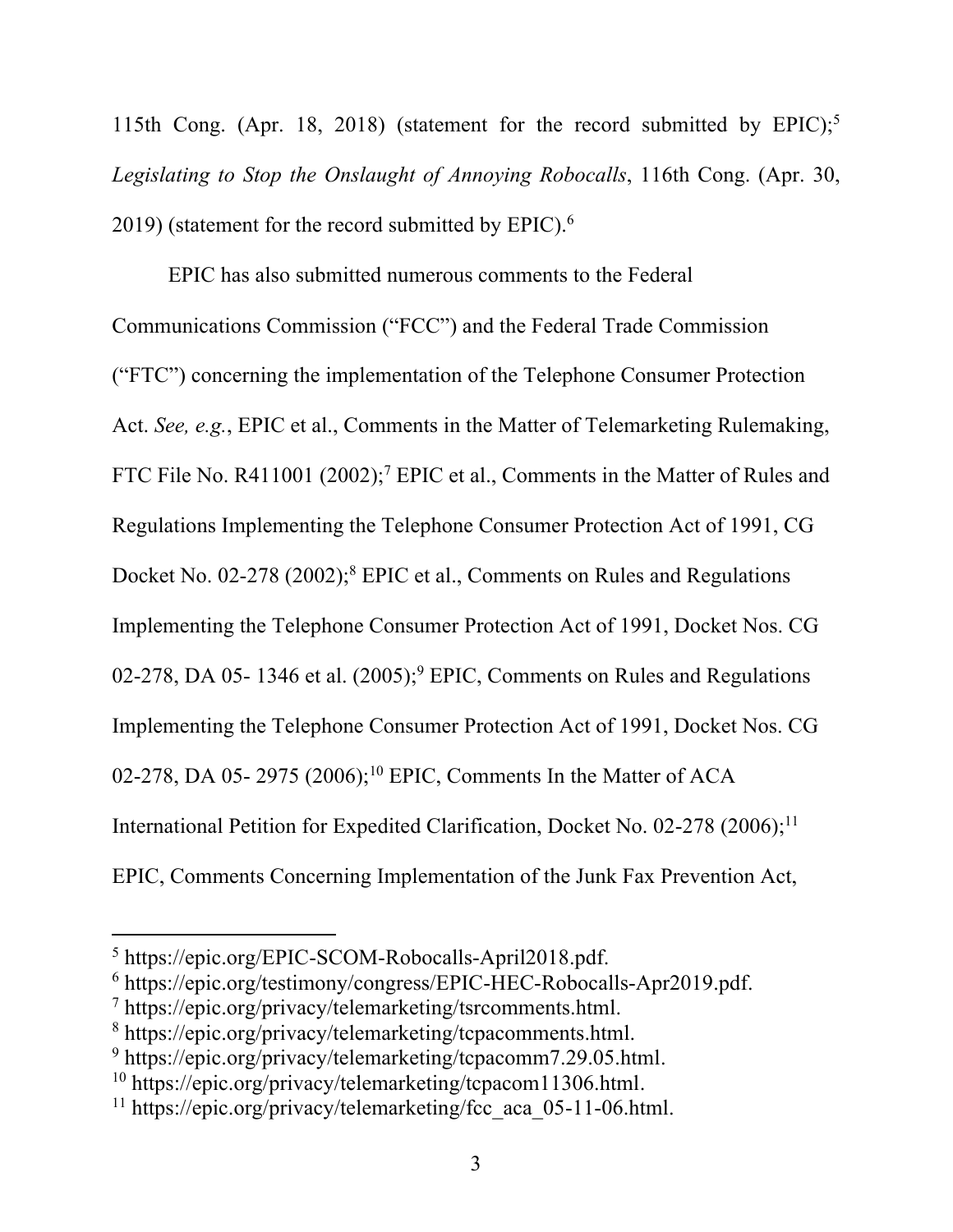Docket No. CG 05–338 (2006);<sup>12</sup> EPIC, Comments Concerning Advanced Methods to Target and Eliminate Unlawful Robocalls, CG 17-59 (2017);<sup>13</sup> EPIC, Comments Concerning the Interpretation of the Telephone Consumer Protection Act in Light of the D.C. Circuit's ACA International Decision, DA 18-493 (2018);14 EPIC, Comments Concerning the Refreshed Record on Advanced Methods to Target and Eliminate Unlawful Robocalls, CG 17-59 (2018).<sup>15</sup>

The National Consumer Law Center (NCLC) is a Massachusetts non-profit corporation established in 1969 and incorporated in 1971. It is a national research and advocacy organization focusing specifically on the legal needs of low-income, financially distressed, and elderly consumers.

NCLC has long advocated to protect consumers from the scourge of unwanted robocalls. Robocalls have a particularly pernicious effect on the low-income and elderly consumers that NCLC represents. On behalf of these clients and numerous other national and state organizations that represent consumers, NCLC attorneys frequently testify before Congress, file comments and letters with the FCC, and meet with Commissioners and FCC staff, all on robocall issues.

l

<sup>12</sup> https://epic.org/privacy/telemarketing/jfpacom11806.html.

<sup>13</sup> https://epic.org/apa/comments/EPIC-FCC-Robocall-Comments.pdf.

<sup>14</sup> https://epic.org/apa/comments/EPIC-FCC-TCPA-June2018.pdf. EPIC also filed reply comments on the same docket: https://epic.org/apa/comments/EPIC-FCC-TCPA-ReplyComments-June2018.pdf.

<sup>15</sup> https://epic.org/apa/comments/EPIC-FCC-Robocalls-Refresh-Sept2018.pdf.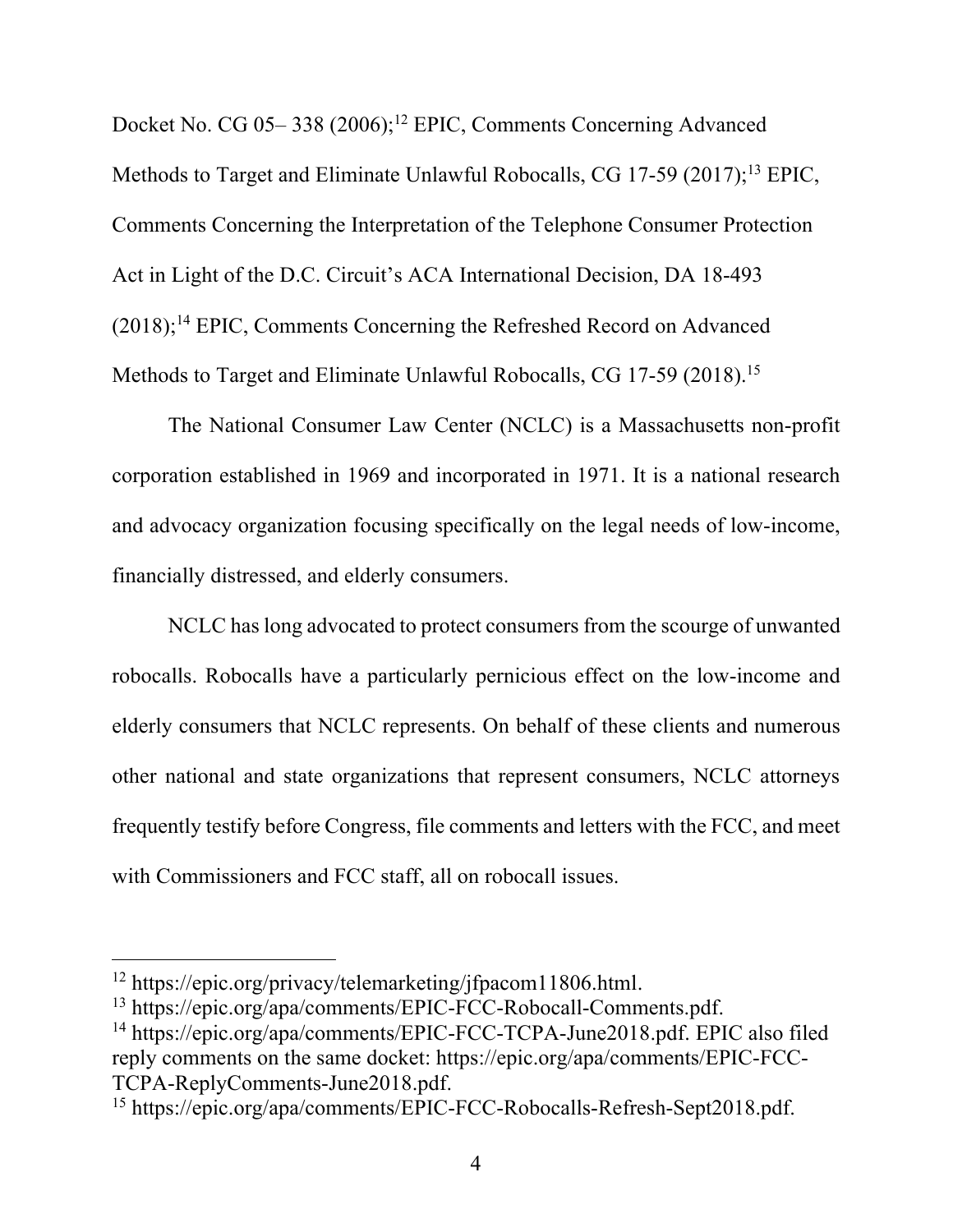NCLC staff have participated in numerous FCC proceedings regarding the interpretation of the TCPA, particularly regarding the definition of "automatic telephone dialing system," the question before this Court.<sup>16</sup> This advocacy has included dozens of comments and letters with the FCC and meetings with Commissioners and FCC staff often to discuss robocall issues.

NCLC staff presented testimony on robocall issues on April 30, 2019, before the House Committee on Energy and Commerce, Subcommittee On Communications and Technology, regarding "Legislating to Stop the Onslaught of Annoying Robocalls"; on April 11, 2019, before the Senate Committee on Commerce, Science and Transportation, Subcommittee on Communications, Technology Innovation and The Internet, on "Illegal Robocalls: Calling All to Stop the Scourge"; on April 18, 2018, before the Senate Committee on Commerce, Science & Transportation regarding "The Escalating Problem of Unwanted Robocalls and What To Do About It"; and on May 18, 2016, before the same committee regarding "The Importance of the Telephone Consumer Protection Act to Safeguard Consumers."17

<sup>16</sup> *See* https://www.nclc.org/issues/robocalls-and-telemarketing.html.

<sup>&</sup>lt;sup>17</sup> All are available at https://www.nclc.org/issues/robocalls-andtelemarketing.html and https://www.nclc.org/issues/robocalls-and-telemarketingarchive.html.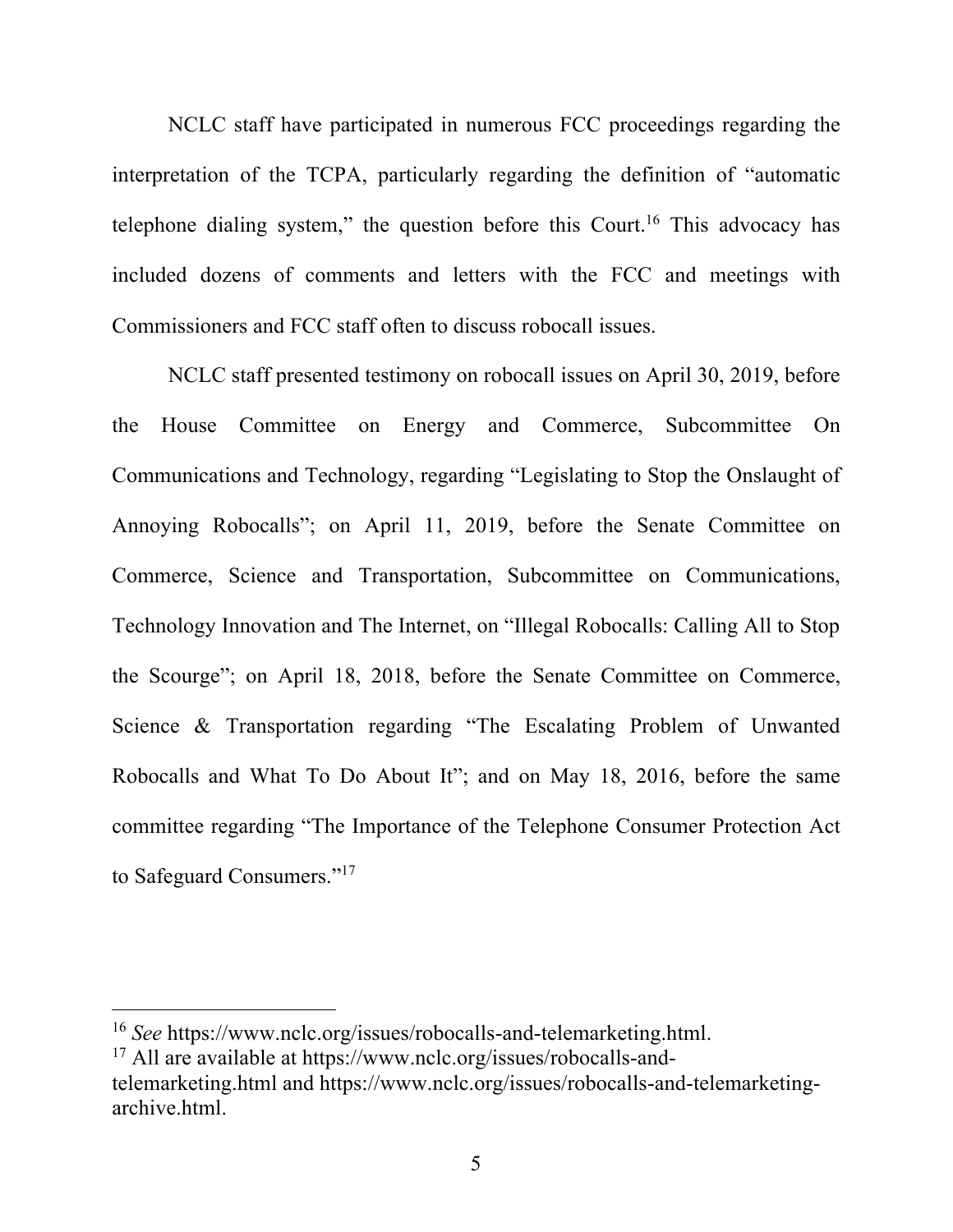NCLC's practice manual *Federal Deception Law* (3d ed. 2017), *updated at www.nclc.org/library*, includes comprehensive treatment of the TCPA as well as the FTC's telemarketing sales rule. NCLC includes sessions on the TCPA both at its annual Consumer Rights Litigation Conference every fall and at its annual spring conference on fair debt collection practices.

NCLC has filed amicus briefs in several other TCPA cases in the Courts of Appeal: *Marks v. Crunch San Diego*, 904 F.3d 1041 (9th Cir. 2018); *Evans v. Penn. Higher Educ. Assistance Agency*, No. 18-14586 (11<sup>th</sup> Cir. filed Apr. 1, 2019); and *Glasser v. Hilton Grand Vacations Co.*, No. 18-14499-J (11<sup>th</sup> Cir. filed Jan. 24,  $2019$ .<sup>18</sup>

<sup>18</sup> All are available at https://www.nclc.org/issues/robocalls-andtelemarketing.html.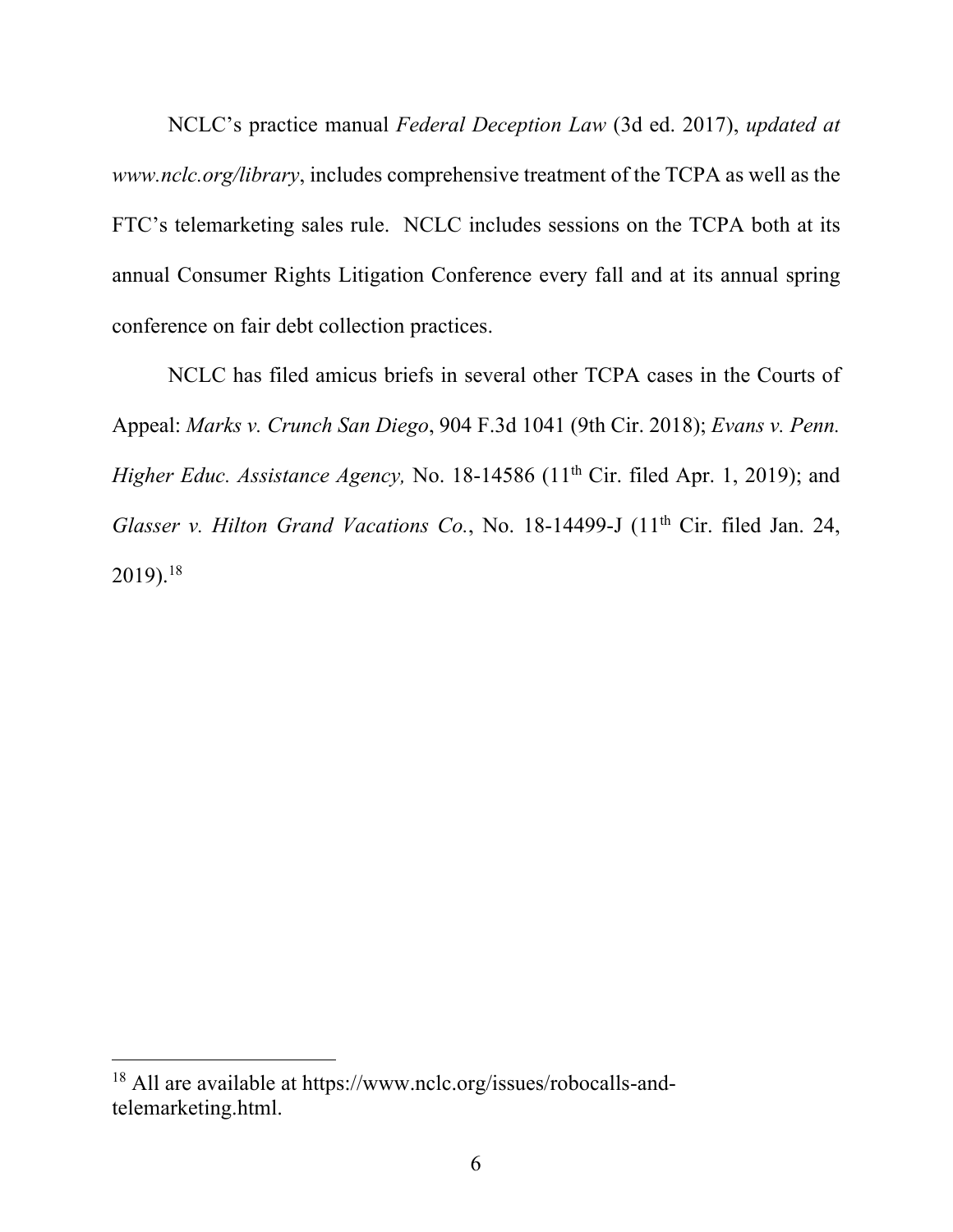### **SUMMARY OF THE ARGUMENT**

Robocalls have frustrated and angered American consumers for decades. In 1991, Congress passed the Telephone Consumer Protection Act ("TCPA") to protect consumers from the onslaught of calls that interrupted their lives and invaded their privacy. Since then, the problem has gotten much worse. Today, consumers receive 10 times more unwanted calls per day than they did in 1991. The FCC receives thousands of complaints a week about the constant barrage of robocalls. And ubiquitous adoption of cell phones means that robocalls now invade our lives even more than they did in 1991. Meanwhile, the costs of mass dialing and texting have plummeted and it is easier than ever for companies to send out thousands of robocalls. Congress has recognized that the problem requires an immediate solution, and has held multiple hearings on the issue in 2018 and 2019.

The lower court's narrow definition of autodialer ignores the explicit legislative purpose of the TCPA, the changes in technology that have led to a sharp increase in automated calls, and the harm and frustration the public experiences daily. History shows that companies will take advantage of this narrow interpretation to evade the law while engaging in precisely the business practice Congress sought to curb: sending mass calls and texts to consumers without permission. This Court should not uphold an interpretation of the TCPA that renders the law's key provisions obsolete.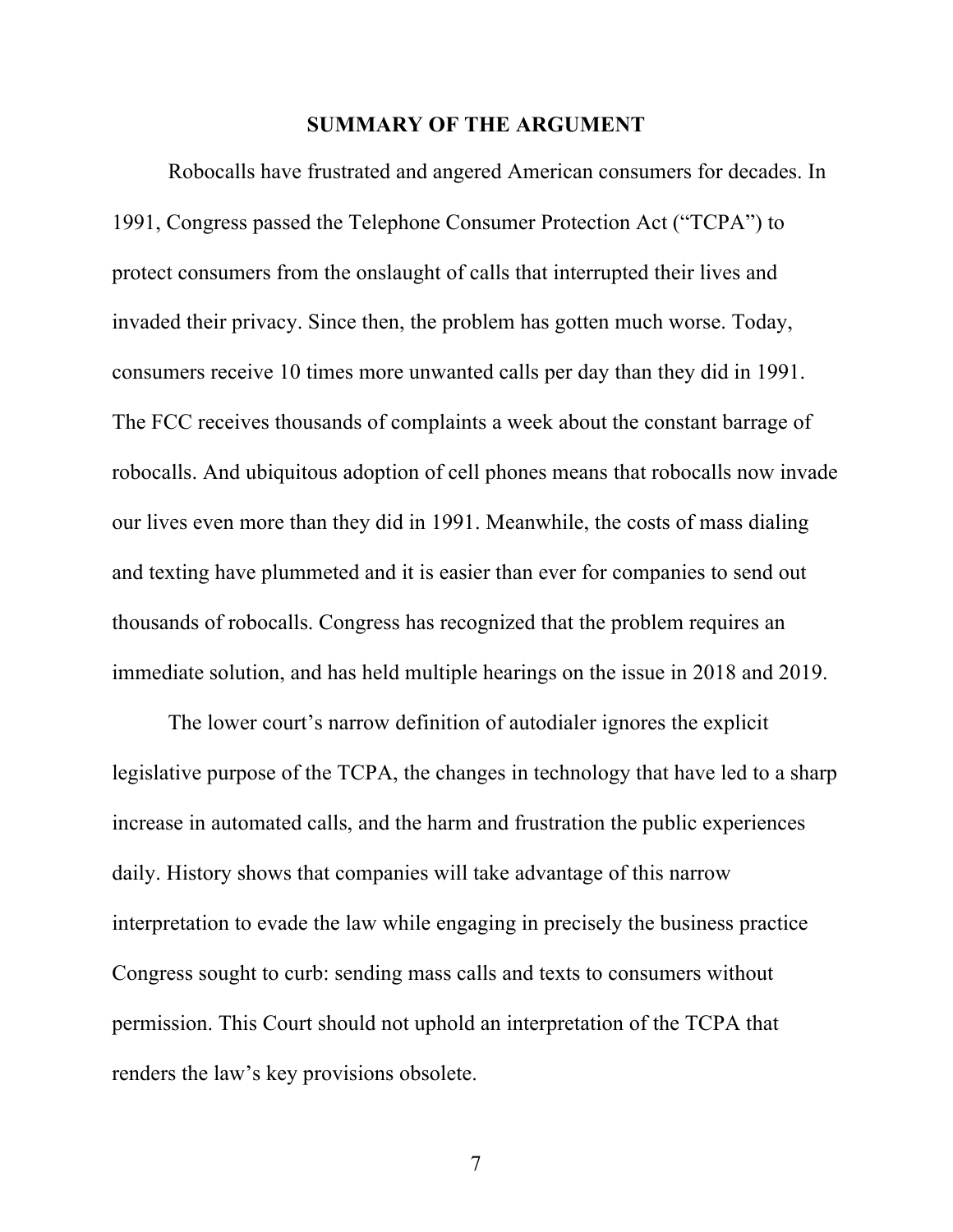#### **ARGUMENT**

The Telephone Consumer Protection Act ("TCPA") was enacted in 1991 to protect consumers from the privacy invasion caused by incessant automated and prerecorded calls, often called "robocalls." The TCPA bans calls "using any automatic telephone dialing system [('autodialer')] or an artificial or prerecorded voice" except in a few narrow circumstances. Telephone Consumer Protection Act of 1991, Pub. L. No. 102-243, 105 Stat. 2394 (codified at 47 U.S.C. § 227). The statute defines an autodialer as "equipment with the capacity (A) to store or produce telephone numbers to be called, using a random or sequential number generator; and (B) to dial such numbers." *Id.*  $\frac{227(a)(1)}{2}$ .

The lower court in this case surprisingly held that it need not consider the legislative purpose of the TCPA, or the harm caused by robocalls, when it interpreted the autodialer provision. The court found that the "most sensible reading of the provision" required "using a random or sequential number generator" to modify the phrase "telephone numbers to be called." *Gadelhak v. AT&T Servs., Inc.*, No. 17-cv-01559, 2019 WL 1429346 at \*5 (N.D. Ill. Mar. 29, 2019).

As the D.C. Circuit recognized in *ACA International v. FCC*, 885 F.3d 687, (D.C. Cir. 2018), "[t]he role of the phrase, 'random or sequential number generator,' has generated substantial questions over the years." *Id*. at 702-03. In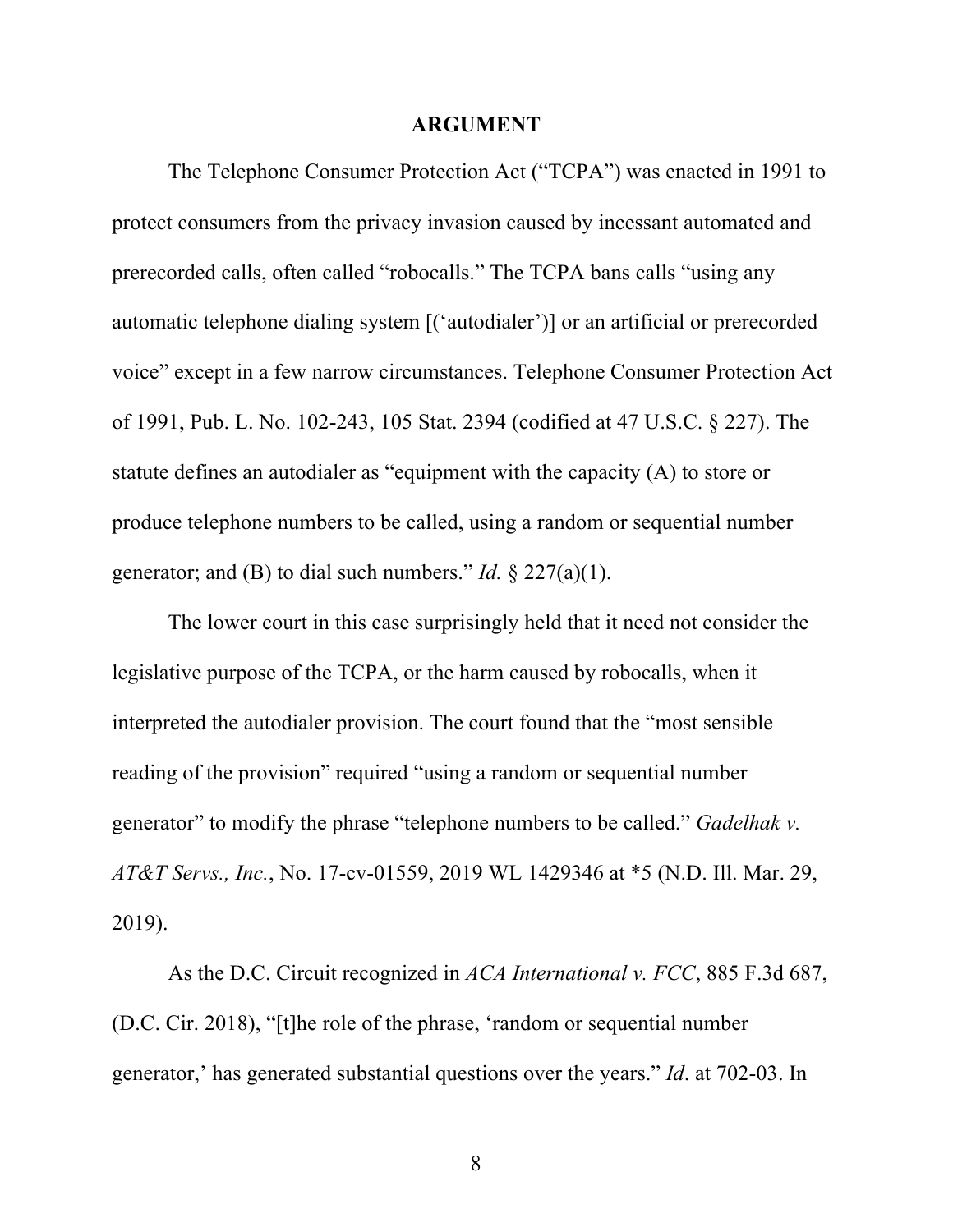past rulemakings, the FCC interpreted the phrase to include list-based systems. *See In re Rules and Regulations Implementing the Tel. Consumer Prot. Act of 1991*, 27 F.C.C.R. 15,391, 15,392 ¶ 2 n5 (2012) [hereinafter FCC 2012 Order] ("[The autodialer] definition covers any equipment that . . . [can] generate numbers and dial them without human intervention regardless of whether the numbers called are randomly or sequentially generated or come from calling lists."). The D.C. Circuit also acknowledged that the definition of autodialer might include list-based systems that do not randomly or sequentially generate numbers. *ACA Int'l*, 885 F.3d at 702–03. In *Marks v. Crunch San Diego*, 904 F.3d 1041 (9th Cir. 2018), the Ninth Circuit concluded that the "statutory text is ambiguous on its face" and therefore "not susceptible to a straightforward interpretation based on the plain language alone." *Id.* at 1051. After looking to the context and legislative purpose, the Ninth Circuit concluded that the definition of autodialer "includes devices with the capacity to dial stored numbers automatically." *Id.* at 1052. The Ninth Circuit reaffirmed this interpretation just weeks ago, finding that an autodialer "need not be able to use a random or sequential generator to store numbers—it suffices to merely have the capacity to 'store numbers to be called' and 'to dial such numbers automatically.'" *Duguid v. Facebook*, No. 17-15320, 2019 WL 2454853 at \*3 (9th Cir. June 13, 2019).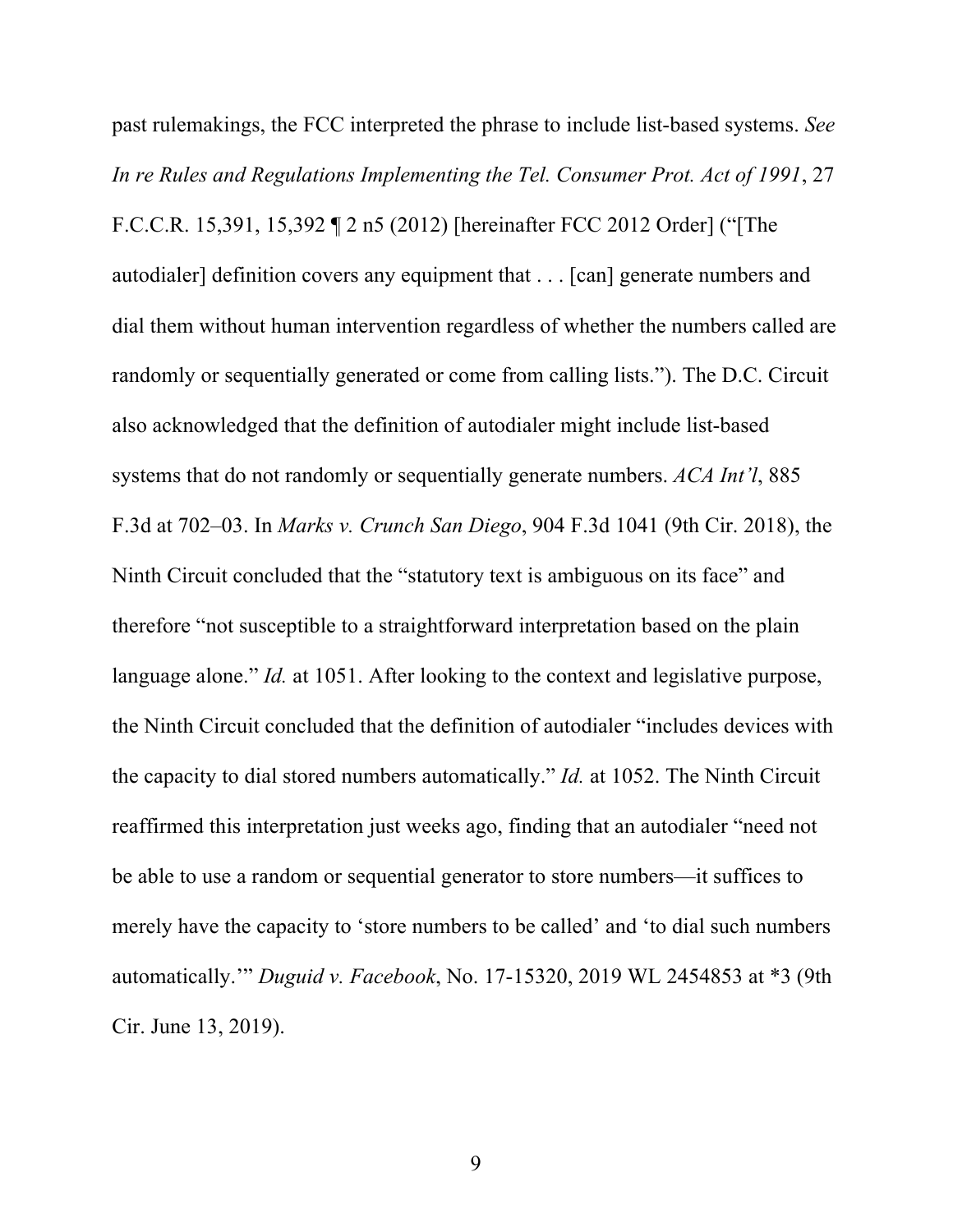When the Third Circuit concluded that an autodialer must dial numbers generated by "a random or sequential number generator," the court acknowledged that "it is unclear how a number can be *stored* (as opposed to *produced*) using a 'random or sequential number generator.'" *Dominguez v. Yahoo, Inc.*, 629 Fed. Appx. 369, 372 n.1 (3d Cir. 2015) (emphasis in original).<sup>19</sup> The text is ambiguous—it leaves open the possibility that generating random or sequential numbers is not a necessary condition of an autodialer. This Court should look to the legislative history and context of the act itself to interpret the TCPA as Congress intended.

When the TCPA was introduced, Congress found that the cost to industry of making millions of automated calls was small and the burden on consumers was large. S. Rep. 102-178, at 2–3 (1991), *reprinted in* 1991 U.S.C.C.A.N. 1968. The TCPA was enacted to correct this imbalance and to shield consumers from the "nuisance and privacy invasion" of robocalls. TCPA  $\S$  2(12). The lower court's definition of autodialer would undermine the law's effectiveness by inviting easy circumvention and rendering the restriction obsolete. To narrow the definition of an autodialer would fail to protect consumers' privacy interests and would

<sup>19</sup> After remand, *Dominguez v. Yahoo, Inc.* returned to the Third Circuit. The court adopted its prior definition of autodialer with no additional reasoning. 894 F.3d 116, 119 (3d Cir. 2018) ("[W]e interpret the statutory definition of an autodialer as we did prior to the issuance of 2015 Declaratory Ruling.").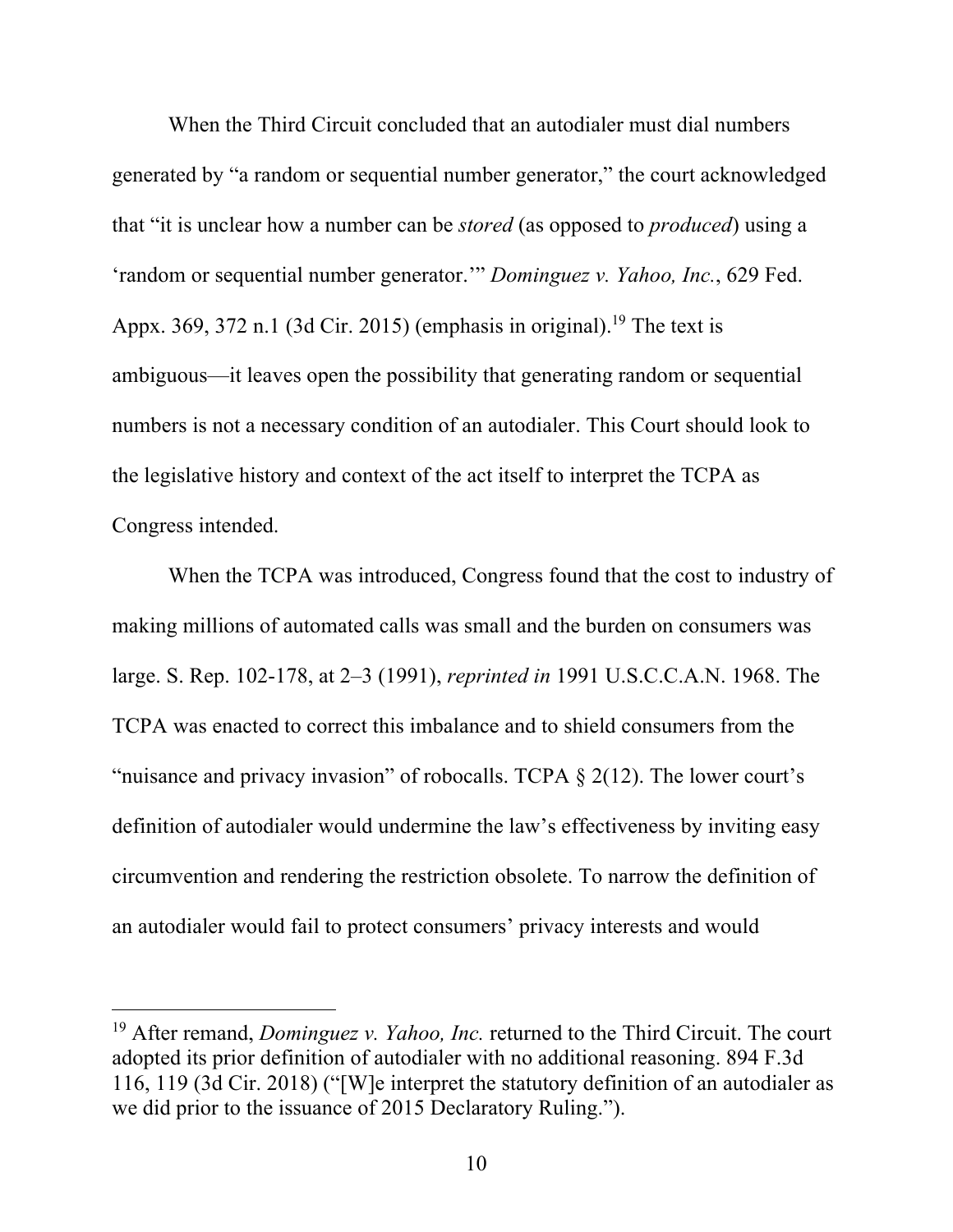contravene Congress's original intent by allowing solicitors to circumvent the TCPA simply by using list-based dialers.

Following the TCPA's enactment, the problem of robocalls has only gotten worse. One reason is that consumers have become dependent on cell phones, allowing robocalls to invade consumers' lives wherever and whenever. *See* Pew Research Center, *Mobile Fact Sheet* (June 12, 2019) (stating that 96% of American own cell phones).20 Moreover, technology enabling mass calling has become cheaper and more easily accessible—today, anyone with a computer or smartphone can, by downloading an app or connecting to a website, dial thousands of phone numbers at once. *See, e.g.*, One Call Now, *Group Messaging, Notification, and Calling App* (2019); <sup>21</sup> SlickText, *Pricing* (2019); <sup>22</sup> DialMyCalls, *iPhone and Android Mass Calling App* (2019). <sup>23</sup> As consumers become more frustrated with these constant invasions of their privacy, the TCPA should not be weakened by an unnecessarily narrow definition of an autodialer.

The Court should reverse the judgement below for two reasons. First, the TCPA protects important consumer privacy interests that both Congress and courts have recognized. Second, a narrow definition of an autodialer would accelerate the

<sup>20</sup> https://www.pewinternet.org/fact-sheet/mobile/.

<sup>21</sup> https://www.onecallnow.com/how-it-works/mobile-app/.

<sup>22</sup> https://www.slicktext.com/pricing.php.

<sup>23</sup> https://www.dialmycalls.com.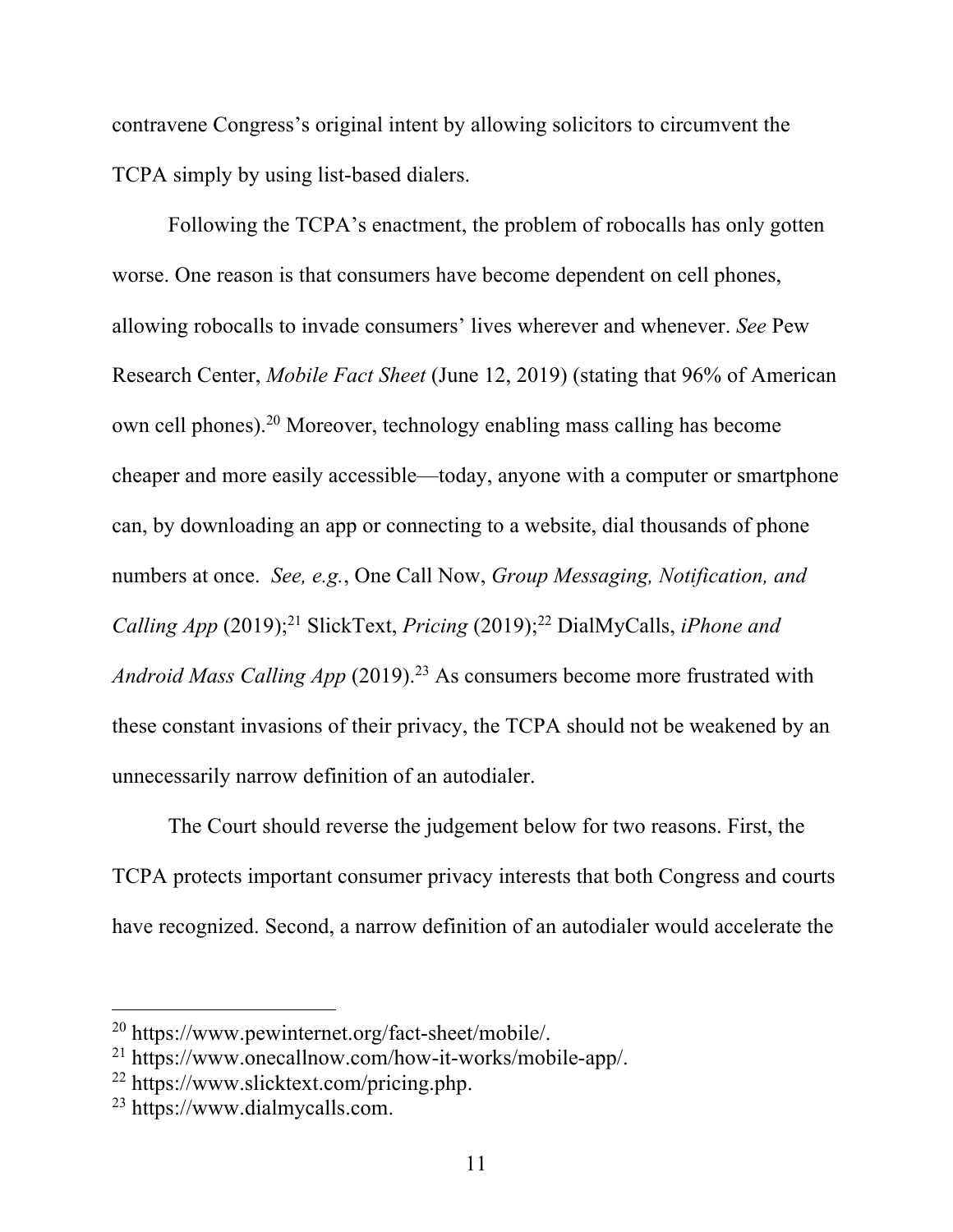rising levels of robocalls and texts. To adopt the lower court's definition of autodialer would be to undermine the TCPA in its entirety.

## **I. The TCPA should be construed broadly to reflect its underlying purpose and to protect the privacy interests of consumers.**

The context and legislative history of the TCPA both suggest that software that enables mass texting from a list, such as the system used by AT&T in this case, is precisely the type of technology the TCPA sought to restrict. Subsequent interpretations of the legislative history by courts and the FCC reinforce that interpretation. Regardless of whether AT&T dials phone numbers that are generated randomly or that are stored in "flat files" and other types of lists, the impact on recipients is the same. The term autodialer should be interpreted to cover systems that "produce" phone numbers "using a random or sequential number generator" and systems that "store" phone numbers to be dialed automatically. Otherwise, consumers will suffer precisely the harm that Congress intended to stop in the TCPA. S. Rep. 102-178, at 2-3.

From 1981 to 1991, domestic telemarketing expenditures had increased from \$1 billion to \$60 billion. By 1991, more than 300,000 solicitors were calling over 18 million Americans every day. H. Rep. 102-317, at 7 (1991). As Professor Anita Allen has recounted, "a typical residential homeowner might receive dozens of calls a week . . . [t]he number of calls was overwhelming." Anita L. Allen,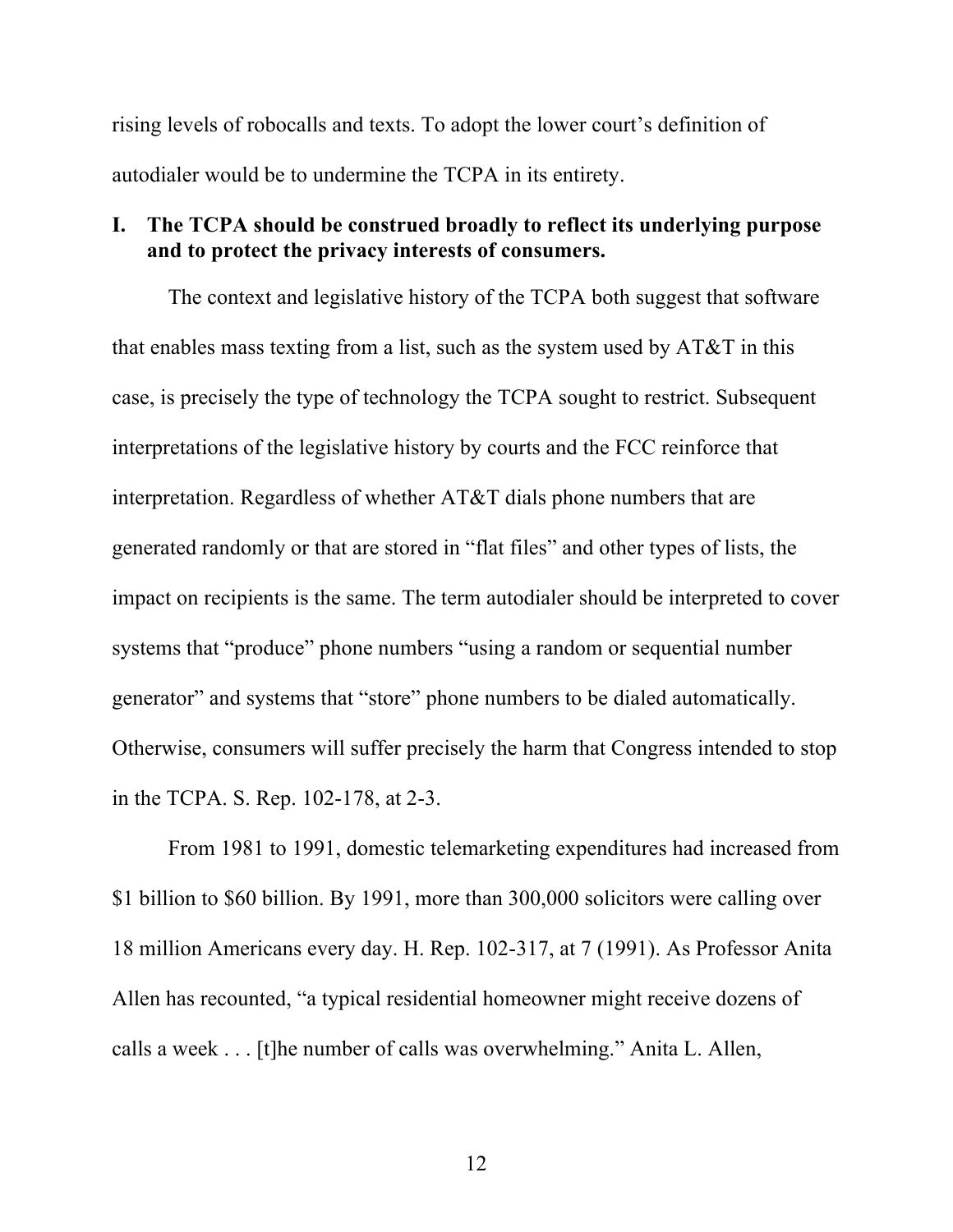*Unpopular Privacy: The Case for Government Mandates*, 32 Okla. City. U. L. Rev. 87, 96 (2007).

In the late 1980s, Congress recognized that American consumers were receiving an unprecedented number of unsolicited automated telephone calls that were a nuisance and an invasion of privacy. Senator Fritz Hollings, the TCPA's eventual sponsor, complained that robocalls "are the scourge of modern civilization. They wake us up in the morning; they interrupt our dinner at night; they force the sick and elderly out of bed; they hound us until we want to rip the telephone right out of the wall." 137 Cong. Rec. 30,821-22 (1991) (statement of Sen. Hollings). Congress explained that prerecorded calls were particularly overwhelming and frustrating because they could not interact with customers "except in preprogrammed ways, do not allow the caller to feel the frustration of the called party . . . [Customers lose] the ability to slam the telephone down on a live human being." S. Rep. 102-178, at 2, 4 n.3. Representative Ed Markey, Chairman of the House Telecommunications and Finance Subcommittee, urged Congress to make the home, one's "sanctuary," off-limits to robocalls, which were "intrusive and annoying interruptions." 137 Cong. Rec. 11,310 (1991) (statement of Rep. Markey). Senator John Warner declared: "the most important thing we have in this country is our freedom and our privacy, and this [robocalls] is clearly an invasion of that." 137 Cong Rec. 16,206 (1991) (statement of Sen. Warner).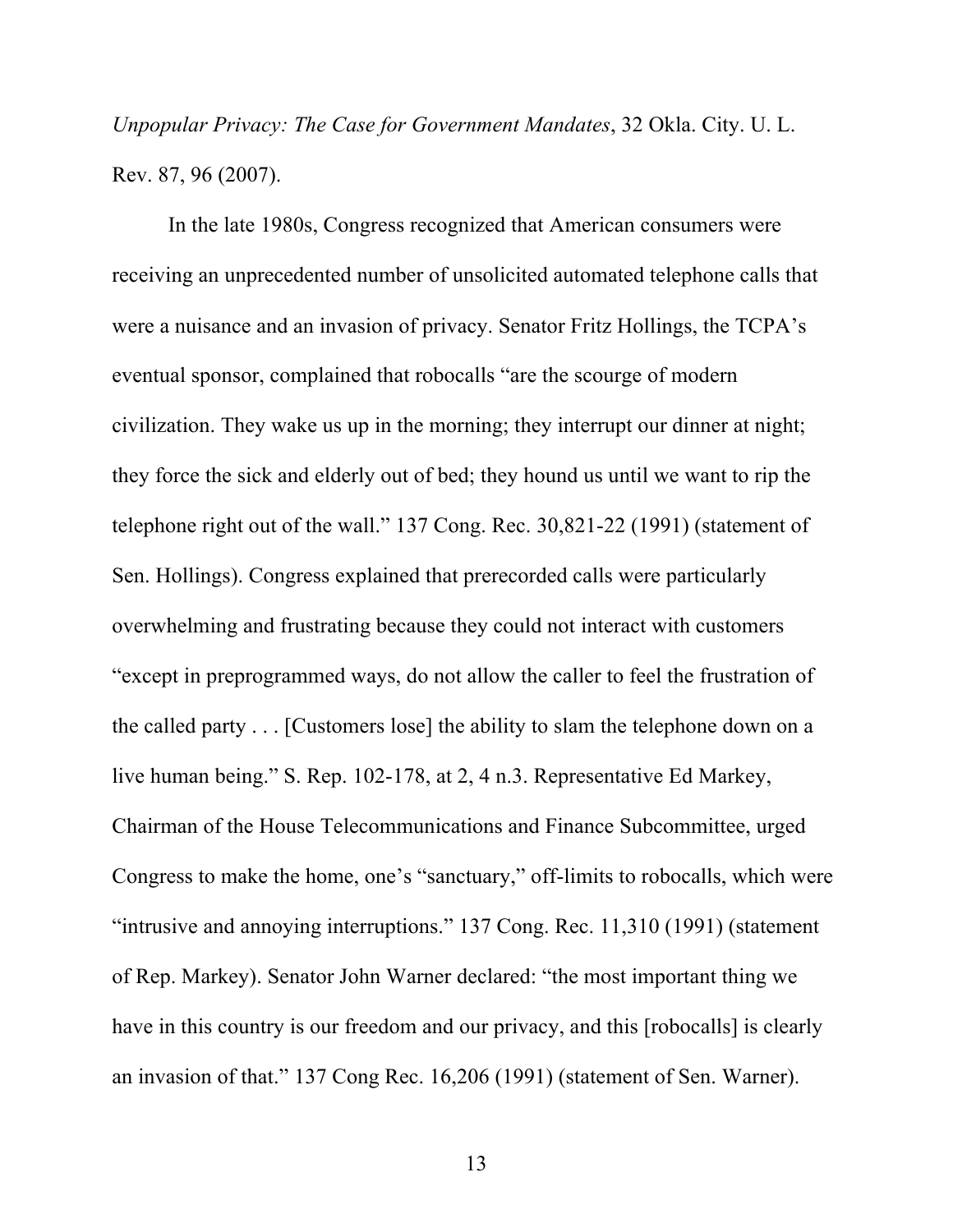Thus, from its first proposal, the TCPA had a clear purpose: to protect the privacy interests of the American consumer by preventing robocalls from "proliferat[ing] beyond our control." 137 Cong. Rec. 9,840 (1991) (statement of Sen. Hollings). Senator Hollings declared that "owning a telephone does not give the world the right and privilege to assault the consumer with machine-generated telephone calls." 137 Cong. Rec. 9,840 (1991) (statement of Sen. Hollings). Senator Lloyd Bentsen and Representative Marge Roukema similarly stressed the importance of consumers' privacy rights. Senator Bentsen noted that automated telephone calls are "unreasonable encroachment[s] upon . . . privacy." 137 Cong. Rec. 16,208 (1991) (statement of Sen. Bentsen). Representative Roukema explained that robocalls are "an unwarranted invasion of privacy, and it can be dangerous and life-threatening. This Congress can no longer stand by the wayside." 137 Cong. Rec. 11,313 (1991) (statement of Rep. Roukema). According to Representative Markey, the TCPA "gives the public a fighting chance to curtail unwanted telemarketing practices." 137 Cong. Rec. 11,310 (1991) (statement of Rep. Markey).

Courts too, have long affirmed that the TCPA's purpose is to protect the privacy interests of American consumers by restricting non-consensual robocalls. In *Patriotic Veterans, Inc. v. Indiana*, 736 F.3d 1041 (7th Cir. 2013), this Court noted that the legislative history of the TCPA indicates the law's purpose was "to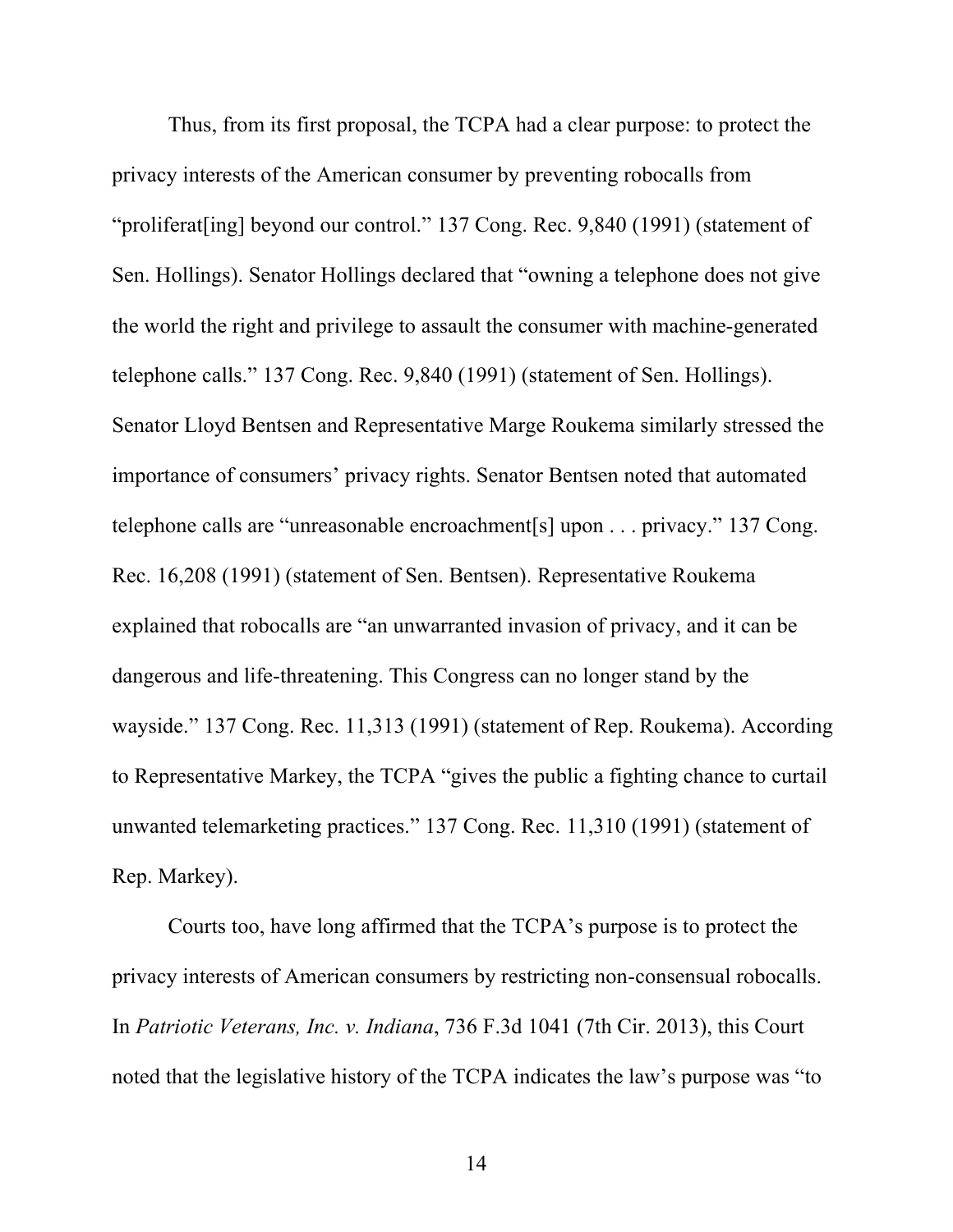protect the privacy interests of residential telephone subscribers by placing restrictions on unsolicited, automated telephone calls to the home." *Id.* at 1050 (citing 47 U.S.C. § 227(b)(2)(B)(ii)(I); (c)(2)). This Court additionally acknowledged that the TCPA's language reinforces its purpose: to "limit unsolicited automatically dialed telephone recordings." *Id.* at 1053.

Other circuits have agreed. In *Reyes v. Lincoln Automotive Financial Services*, 861 F.3d 51 (2d Cir. 2017), the Second Circuit made clear that the TCPA was enacted "to protect consumers from unwanted automated telephone calls." *Id*. at 56 (citations omitted). In *Gager v. Dell Financial Services, LLC*, 727 F.3d 265 (3d Cir. 2013), the Third Circuit explained that "[t]he TCPA is a remedial statute that was passed to protect consumers from unwanted automated telephone calls." *Id.* at 271. In *Ashland Hospital Corporation v. SEIU*, 708 F.3d 737 (6th Cir. 2013), the Sixth Circuit noted that "Congress sought . . . to protect individuals . . . from the invasions of privacy occasioned by automated and prerecorded calls." *Id.* at 743. The Ninth Circuit also agreed, stating in *Van Patten v. Vertical Fitness Group, LLC*, 847 F.3d 1037 (9th Cir. 2017), that "Congress was trying to prohibit the use of [automatic dialing] to communicate with others by telephone in a manner that would be an invasion of privacy." *Id.* at 1045 (citations omitted).

When enacting the TCPA, Congress clearly knew that technology would advance. To ensure that the autodialer definition kept up with changes in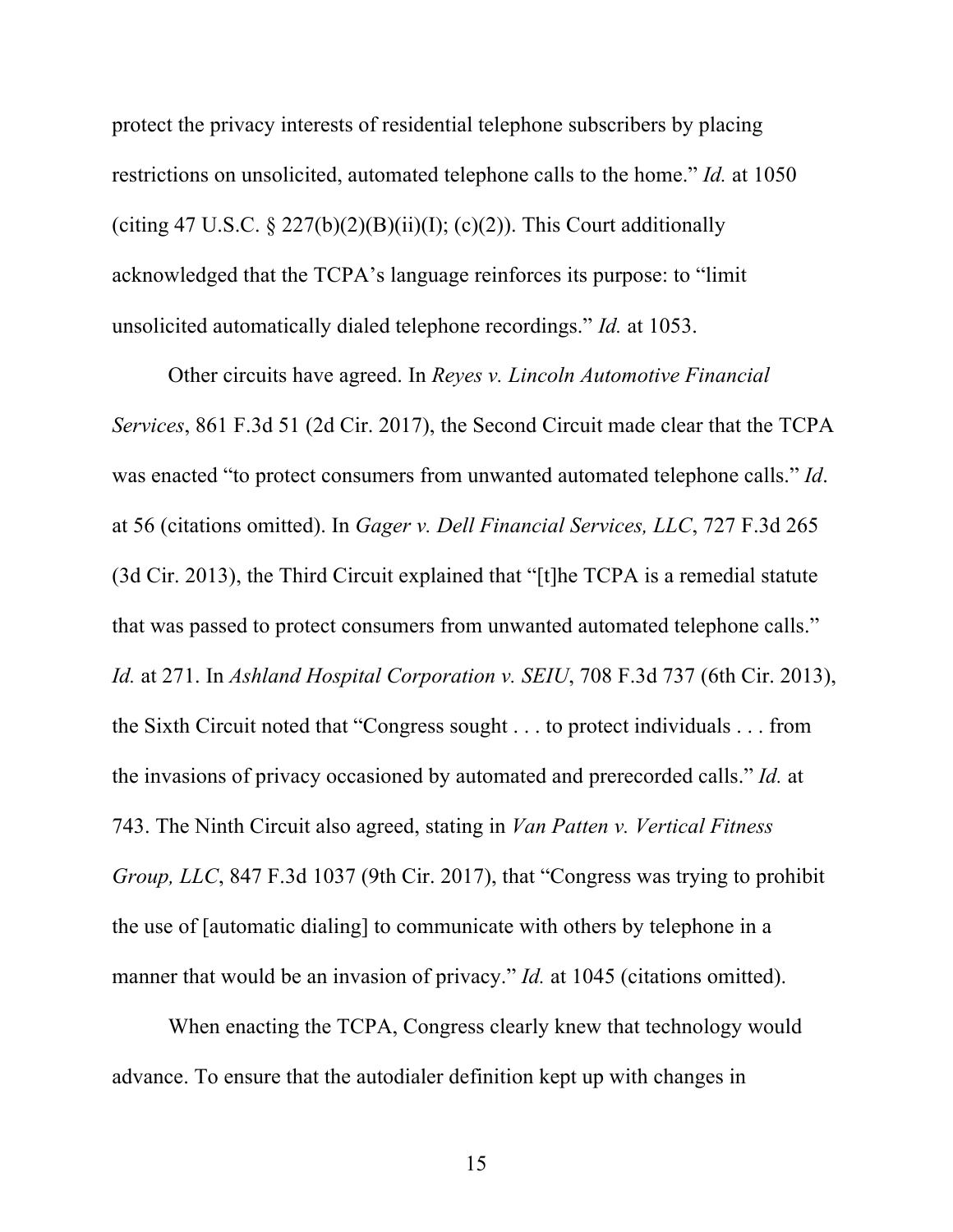technology, Congress gave the FCC "the flexibility to consider what rules should apply to future as well as existing technologies." 137 Cong. Rec. 18,784 (1991) (statement of Sen. Hollings).

The FCC has interpreted "autodialer" in the TCPA to include list-based systems. In 2003, the FCC explicitly stated that to exclude technologies that could automatically and simultaneously dial thousands of numbers merely because they "relie[d] on a given set of numbers[,] would lead to unintended results." *In Re Rules and Regulations Implementing the Telephone Consumer Protection Act of 1991*, 18 F.C.C.R. 14,014, 14,092 ¶ 133 (2003) [hereinafter FCC 2003 Order] (citing American Teleservices Association, Comments in the Matter of Rules and Regulations Implementing the TCPA, FCC File No.  $6513398307$  at 113 (2002)<sup>24</sup>). An interpretation of the TCPA that permits list-based dialing systems would not stop the "particularly troublesome" phenomenon that autodialers could still "dial thousands of numbers in a short period of time." *Id.* Thus, "to ensure that the prohibition on autodialed calls [cannot] be circumvented," the FCC has repeatedly classified technologies as autodialers even though they do not produce phone numbers using a random number generator. *Id* at 14,093 ¶ 133*.* In 2012, for example, the FCC affirmed that autodialer includes "any equipment that has the specified capacity to generate numbers and dial them without human invention

l

 $^{24}$  https://www.fcc.gov/ecfs/filing/5508550519.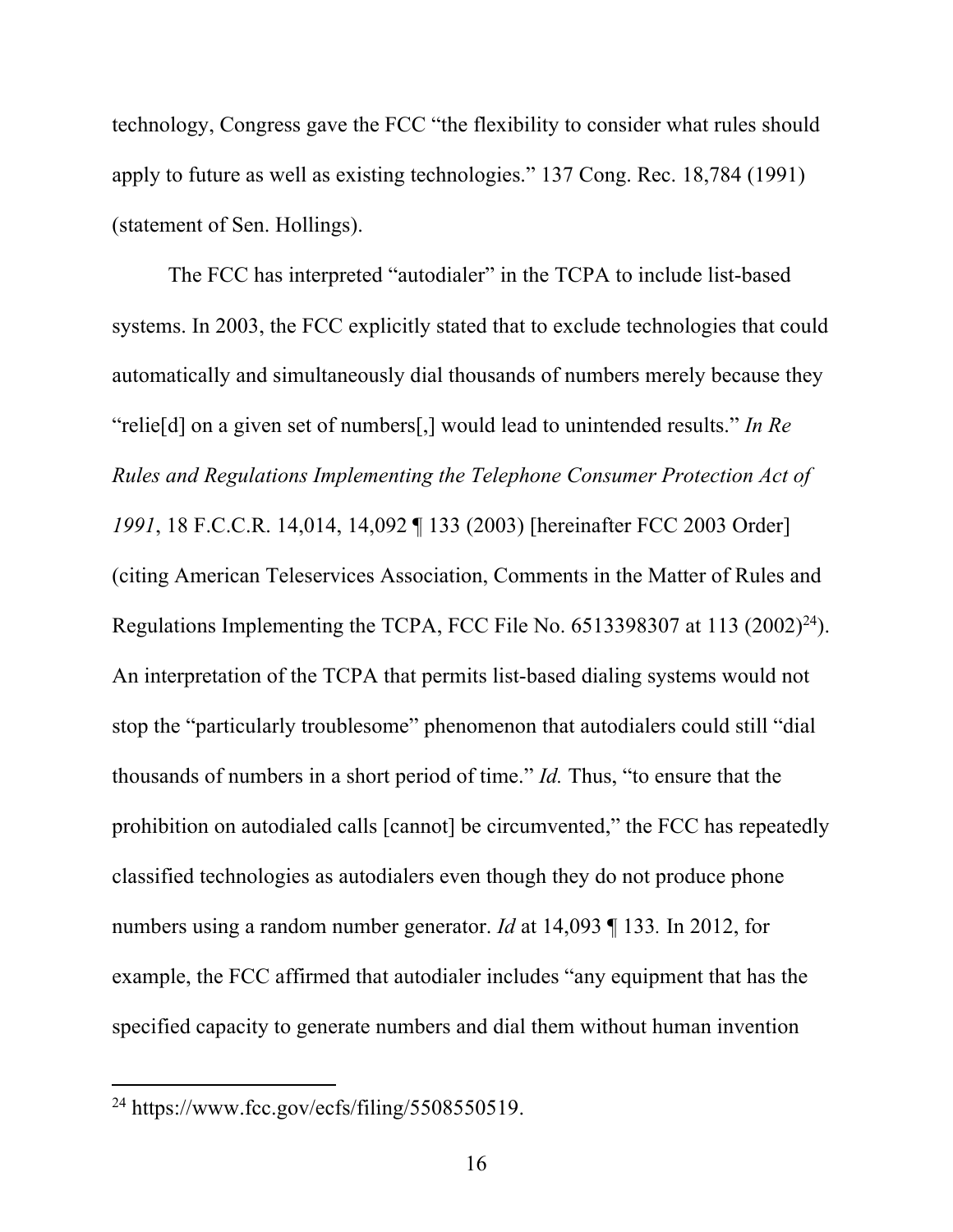regardless of whether the numbers called are randomly or sequentially generated." FCC 2012 Order at 15,392 ¶ 2 n.5.

Other courts have agreed with the FCC's interpretation and have held that the TCPA extends to list-based systems. In *Marks v. Crunch San Diego*, the Ninth Circuit emphasized that, in 2015, Congress amended the TCPA without expanding the definition of autodialer. 904 F.3d at 1052. The court held that this was "tacit approval" of the FCC's understanding that the TCPA was enacted to regulate all "devices that make automated calls," even if the calls are made to numbers stored in a list. *Id.* at 1051–52. The *Marks* court used the TCPA's legislative history and subsequent FCC orders to conclude that Congress intended for the TCPA to keep up with the state of autodialer technology. *Id.* at 1045-46.

An interpretation of the TCPA that limits "autodialers" to systems that produce phone numbers using a random number generator and excludes systems that call numbers stored in lists or other data structures would make the definition of autodialer easy to engineer around and would incentivize further invasions of privacy. For example, companies could bypass the TCPA simply by compiling a list of every active phone number and systematically calling numbers down the list. This is an absurd result that illustrates why this Court should consider the legislative history and purpose behind the TCPA in interpreting the autodialer provision.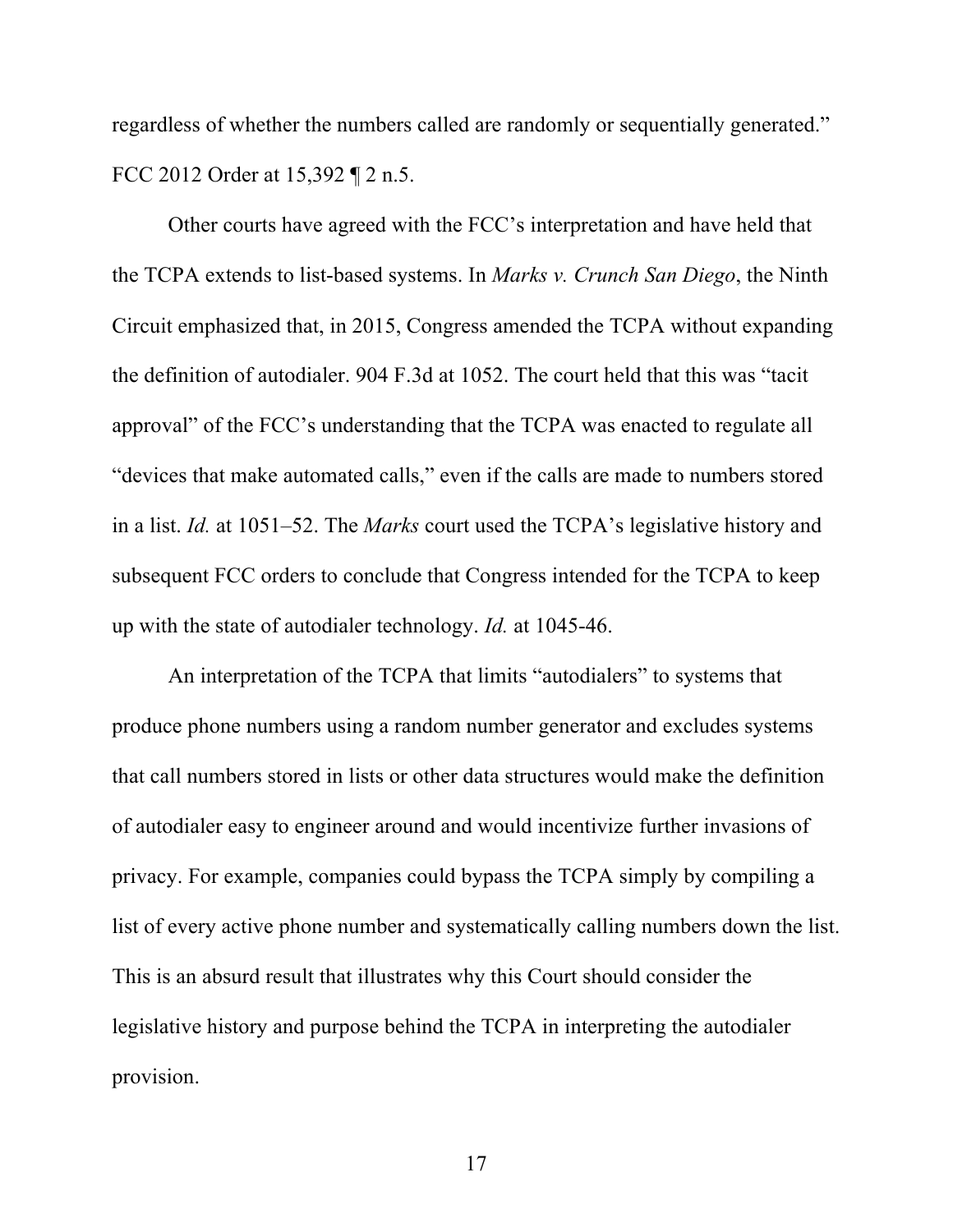**II. A narrow interpretation of "autodialer" will exacerbate the harm caused by unwanted automatic calls and texts.**

As the nuisance of unwanted robocalls and texts has increased, the TCPA's protections have become more important than ever. In 1991, Congress was concerned that automated and prerecorded calls might interrupt dinner and sleep. 137 Cong. Rec. 16,205 (1991) (statement of Sen. Hollings). Now we carry smartphones with us everywhere—using them as maps, for entertainment, and to send work emails—and unwanted calls and texts can interrupt any moment in our lives. At the same time, mass dialing and texting software is easily available at the touch of a button. Robocallers can target specific demographics, including elderly or immigrant populations, that might be more vulnerable to scams. Congress understandably sought to regulate this practice at the outset. The passage of time has only underscored the need to uphold the congressional intent.

# **A. Robocalls and texts increasingly invade consumers' privacy and disrupt daily life.**

The number of robocalls consumers receive every day has increased drastically over the last 30 years. An estimated 18,000,000 calls were received per day at the time of the TCPA's enactment in 1991, but roughly 152,900,000 calls are received each day in 2019. YouMail, *Robocall Index* (2019). <sup>25</sup> The problem continues to grow at an astonishing rate. The total number of robocalls jumped

l

<sup>25</sup> https://robocallindex.com/.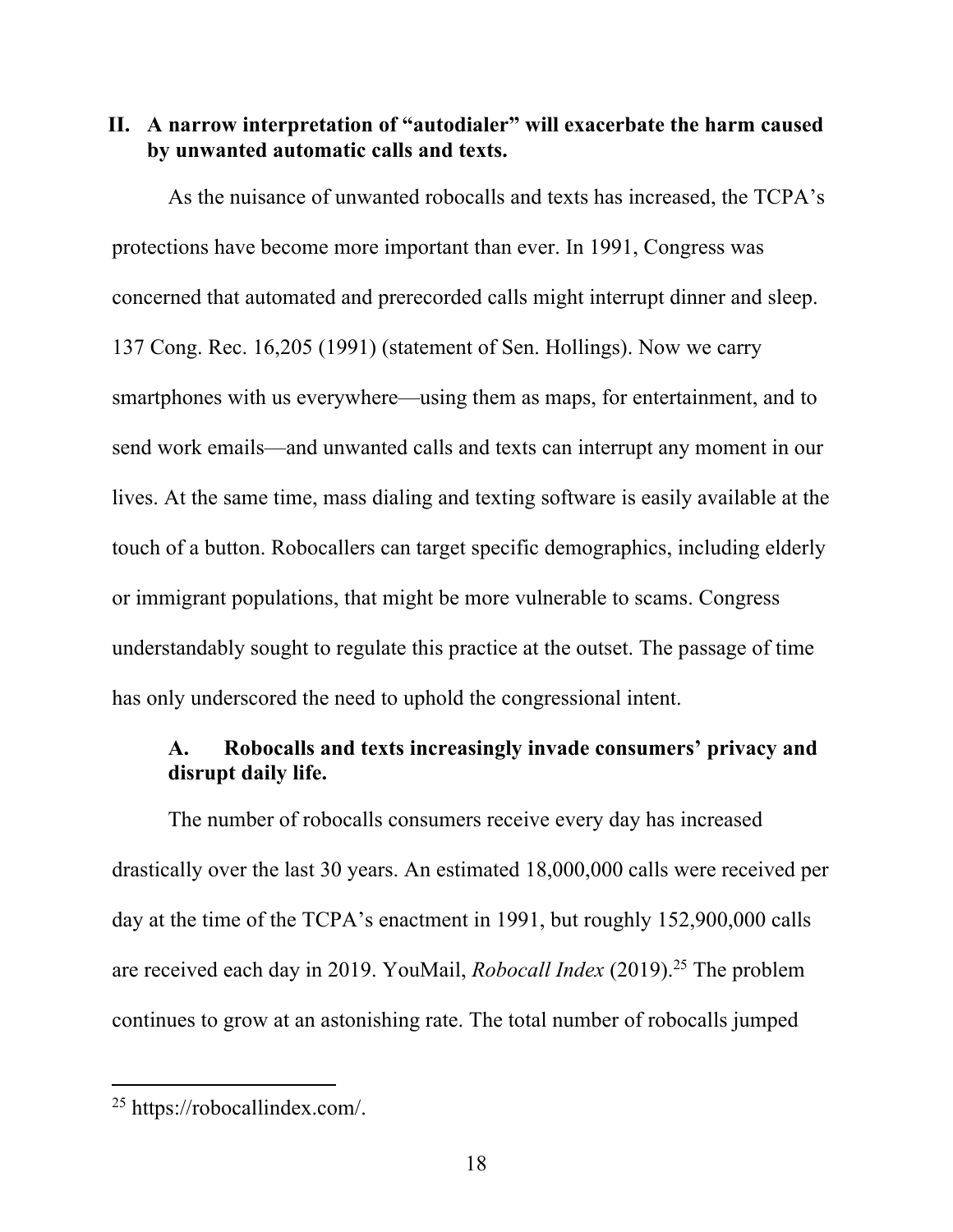from a little over 30 billion in 2017 to almost 48 billion in 2018—an increase of over 50% in just one year. YouMail, *Historical Robocalls by Time* (2019). 26 YouMail, a provider of robocall blocking software, estimates that there have been 25 billion robocalls placed already in 2019. YouMail, *Robocall Index* (2019). <sup>27</sup> The vast majority of these calls are made by corporations and telemarketers—AT&T was listed as one of the top twenty robocallers in the United States in May 2019. YouMail, *Top 100 Robocallers Nationwide in May 2019* (May 2019). 28

Widespread adoption of cellphones has exacerbated the harmful effects of robocalling. The residential landline was the primary means of telephone communication when the TCPA was enacted. In 1991, Americans communicated across more than 139 million landline connections, FCC, *Statistics of Communications Common Carriers* 235 (2006/2007), but there were only 7.5 million wireless subscribers, CTIA, *Wireless Industry Survey* 2 (2015). Today, cell phones have largely replaced landlines. In 2019, 96% of Americans own cell phones. Pew Research Center, *Mobile Fact Sheet* (June 12, 2019). <sup>29</sup> Fully 81% of Americans now own smartphones. *Id.* Americans use their phones for more and more daily tasks, such as drafting work emails, navigating directions, watching

<sup>26</sup> https://robocallindex.com/history/time.

<sup>27</sup> https://robocallindex.com/.

<sup>28</sup> https://robocallindex.com/2019/may/top-robocallers.

<sup>29</sup> https://www.pewinternet.org/fact-sheet/mobile/.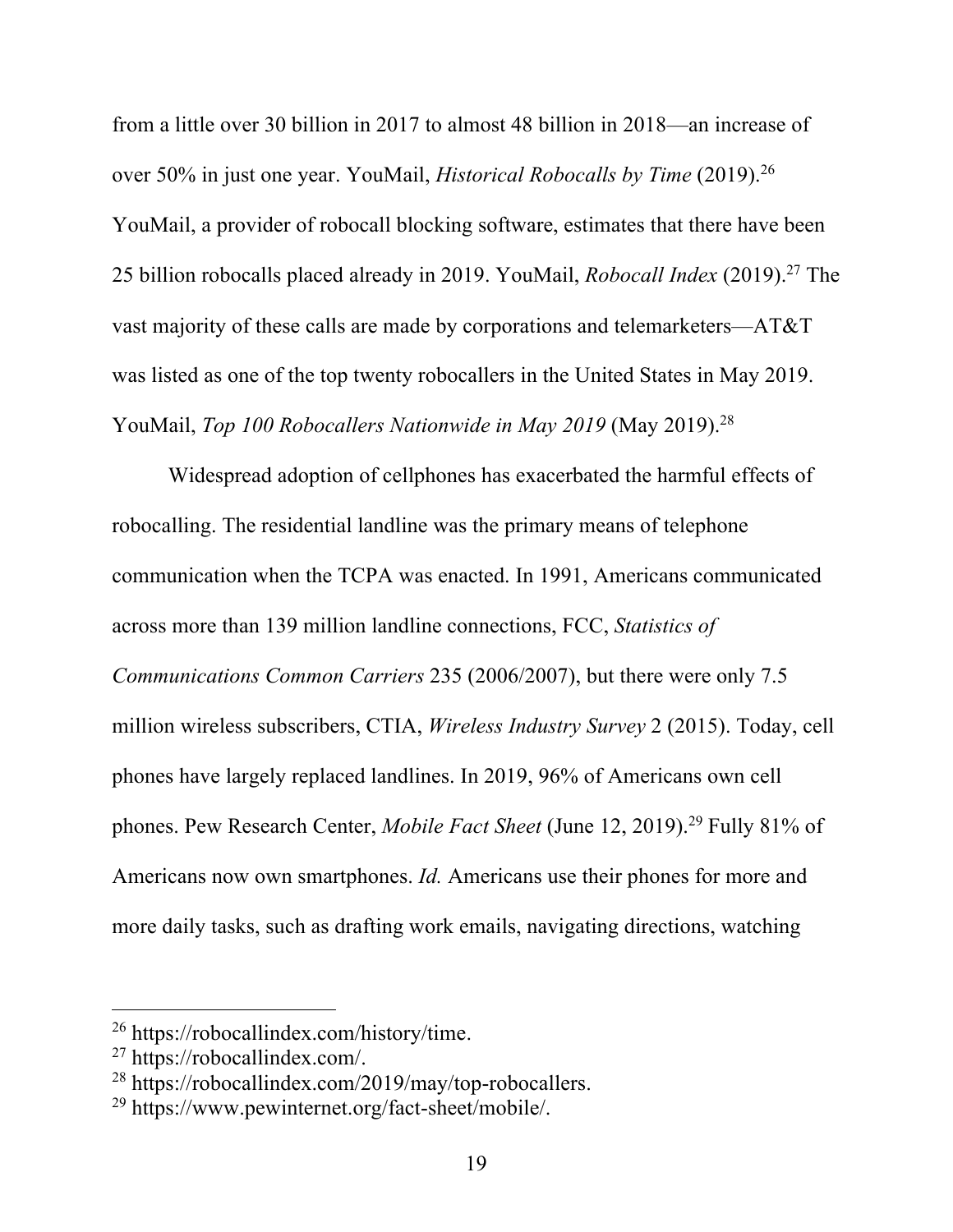television, and reading books. *See* Andrew Perrin, *Book Reading*, Pew Research Ctr. (Sept. 1, 2016); <sup>30</sup> Monica Anderson, *More Americans Using Smartphones for Getting Directions, Streaming TV*, Pew Research Ctr. (Jan. 29, 2016). <sup>31</sup> Over onethird of adults report using their smartphones for work. Deloitte, *2018 Global Mobile Consumer Survey: US Edition*, at 5 (2018) [hereinafter *Deloitte 2018 Mobile Consumer Survey*].<sup>32</sup> Since 2013, the percentage of adults who access the internet primarily through their cell phones has nearly doubled, going from 19% to 37%. Monica Anderson, *Mobile Technology and Home Broadband*, Pew Research Ctr. (June 13, 2019).<sup>33</sup>

The mobility of cell phones means that Americans keep them closer than was ever possible with a landline. Users look at their phones approximately 52 times per day. *Deloitte 2018 Mobile Consumer Survey* at 2. Fully 90% of users carry their cell phones with them wherever they go. Lee Rainie & Kathryn Zickuhr, *Americans' Views on Mobile Etiquette*, Pew Research Ctr. (Aug. 26, 2015).<sup>34</sup> Nearly half of cell phone users "have slept with their phone next to their

 $30$  https://www.pewinternet.org/2016/09/01/book-reading-2016/.

<sup>31</sup> https://www.pewresearch.org/fact-tank/2016/01/29/us-smartphone-use/.

<sup>32</sup> https://www2.deloitte.com/content/dam/Deloitte/us/Documents/technologymedia-telecommunications/us-tmt-global-mobile-consumer-survey-exec-summary-2018.pdf.

<sup>33</sup> https://www.pewinternet.org/2019/06/13/mobile-technology-and-homebroadband-2019/.

<sup>34</sup> https://www.pewresearch.org/wp-content/uploads/sites/9/2015/08/2015-08- 26 mobile-etiquette FINAL.pdf.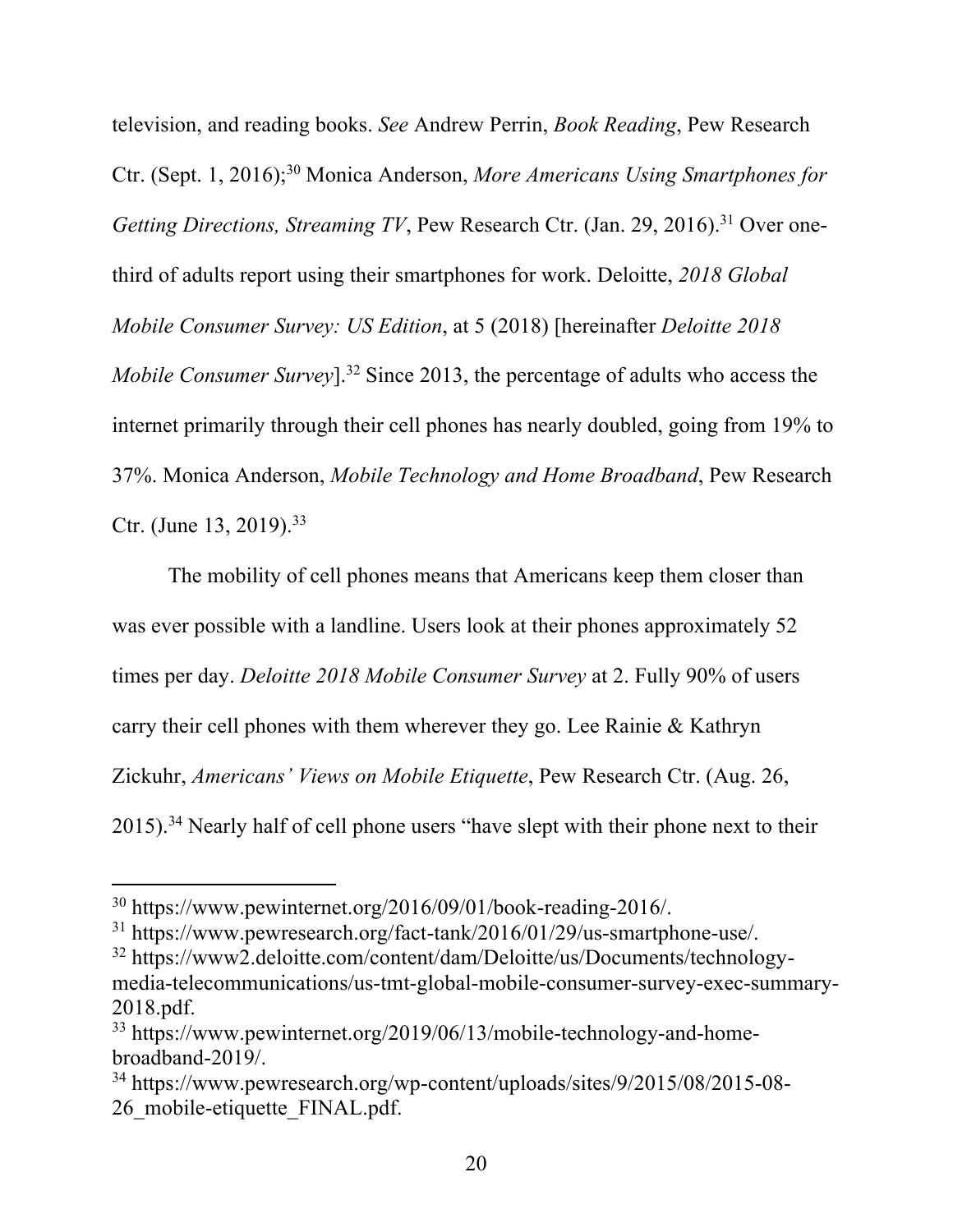bed because they wanted to make sure they didn't miss any calls, text messages, or other updates during the night." Aaron Smith, *The Best (and Worst) of Mobile Connectivity*, Pew Research Ctr. (Nov. 30, 2012). <sup>35</sup> In the last year alone, mobile data use has seen an 82% increase. CTIA, *Wireless Industry Survey Highlights* 1  $(2019).^{36}$ 

U.S. courts have recognized that cell phones are now indispensable. In *Riley v. California*, 134 S. Ct. 2473 (2014), the Supreme Court found that cell phones are a "pervasive and insistent part of daily life." *Id.* at 2484. The Court noted that, in the digital age, "it is the person who is not carrying a cell phone, with all that it contains, who is the exception." *Id.* at 2490. In *Carpenter v. United States*, 138 S. Ct. 2206 (2018), Chief Justice Roberts again emphasized the ubiquity of cell phones in daily American life, writing that cell phones are "almost a 'feature of human anatomy," and that "[individuals] compulsively carry cell phones with them all the time. A cell phone faithfully follows its owner beyond public thoroughfares and into private residences, doctor's offices, political headquarters, and other [] locales." *Id.* at 2218 (quoting *Riley*, 134 S. Ct. at 2484).

<sup>35</sup> https://www.pewinternet.org/2012/11/30/the-best-and-worst-of-mobileconnectivity/.

<sup>36</sup> https://api.ctia.org/wp-content/uploads/2019/06/2019-Annual-Survey-Highlights-FINAL.pdf.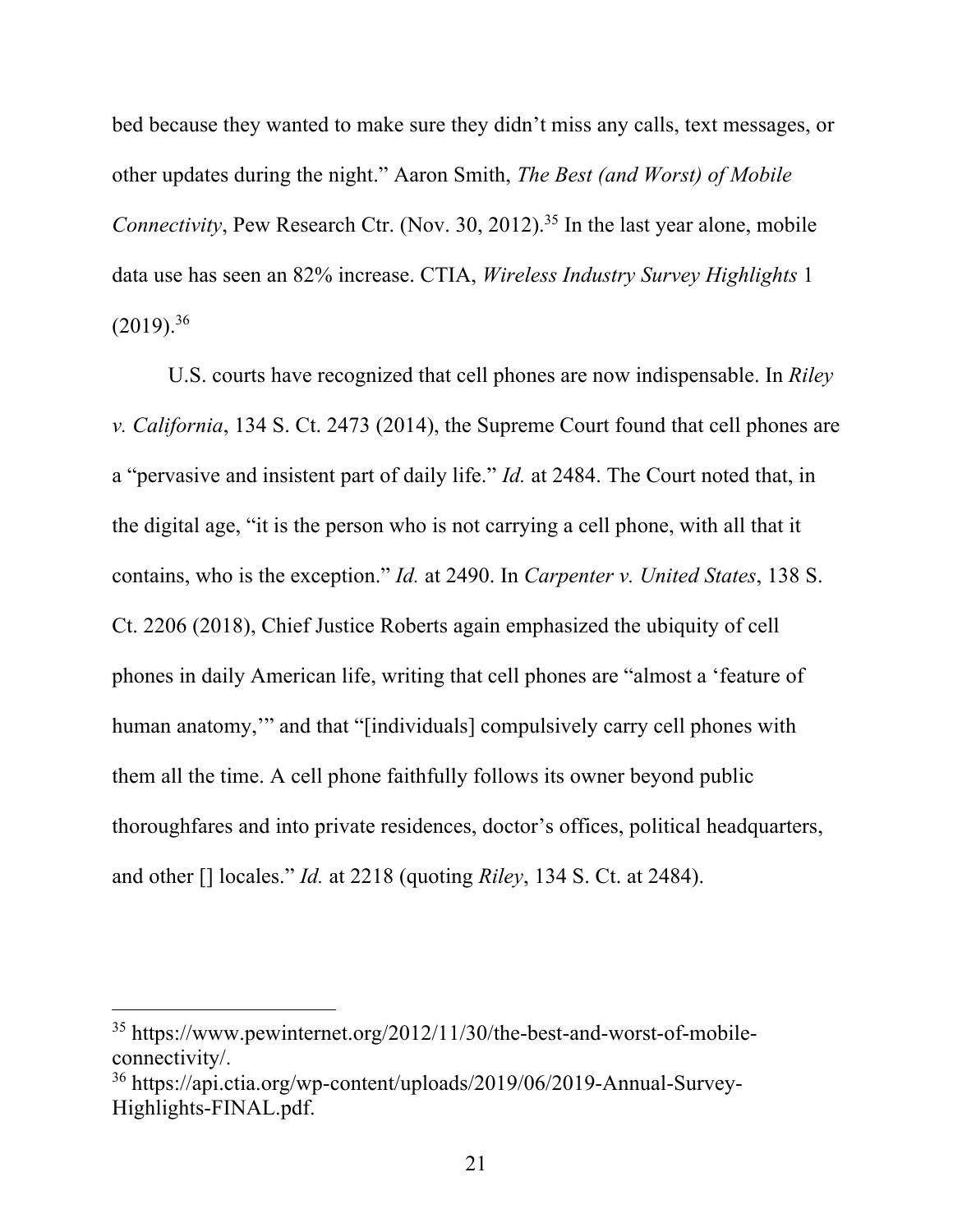Currently, phone users bear the burden of avoiding robocalls. As a result, people now often refuse to answer calls from unfamiliar sources, sometimes leading to harmful results. *See, e.g.*, Tim Harper, *Why Robocalls are Even Worse Than You Thought*, Consumer Reps. (May 15, 2019) (reporting delays in medical treatment because people no longer respond to calls from medical specialists);<sup>37</sup> Tara Siegel Bernard, *Yes, It's Bad. Robocalls, and Their Scams, Are Surging*, N.Y. Times (May 6, 2018) (reporting that one doctor ignored a call from the emergency room because he assumed it was a robocall).<sup>38</sup> In a survey, 70 percent of respondents said they stopped answering calls from numbers they do not recognize to avoid robocalls. Consumer Reports, *What Have You Done in Response to Robocalls?* (Dec. 2018). <sup>39</sup> The CEO of YouMail attributes the recent increase in the number of robocalls to efforts to avoid answering these calls, noting that, when consumers let calls go to voicemail more often, callers simply dial more numbers in an effort to reach the same number of live people. Elaine S. Povich, *States Try to Silence Robocalls, But They're Worse Than Ever*, Pew Research Ctr. (July 25, 2018). <sup>40</sup> Senator Brian Schatz noted that "robocalls have turned us into a nation of

<sup>37</sup> https://www.consumerreports.org/robocalls/why-robocalls-are-even-worse-thanyou-thought/.

<sup>38</sup> https://www.nytimes.com/2018/05/06/your-money/robocalls-rise-illegal.html.

<sup>39</sup> https://www.consumerreports.org/robocalls/mad-about-robocalls/.

<sup>40</sup> https://www.pewtrusts.org/en/research-and-

analysis/blogs/stateline/2018/07/25/states-try-to-silence-robocalls-but-theyreworse-than-ever.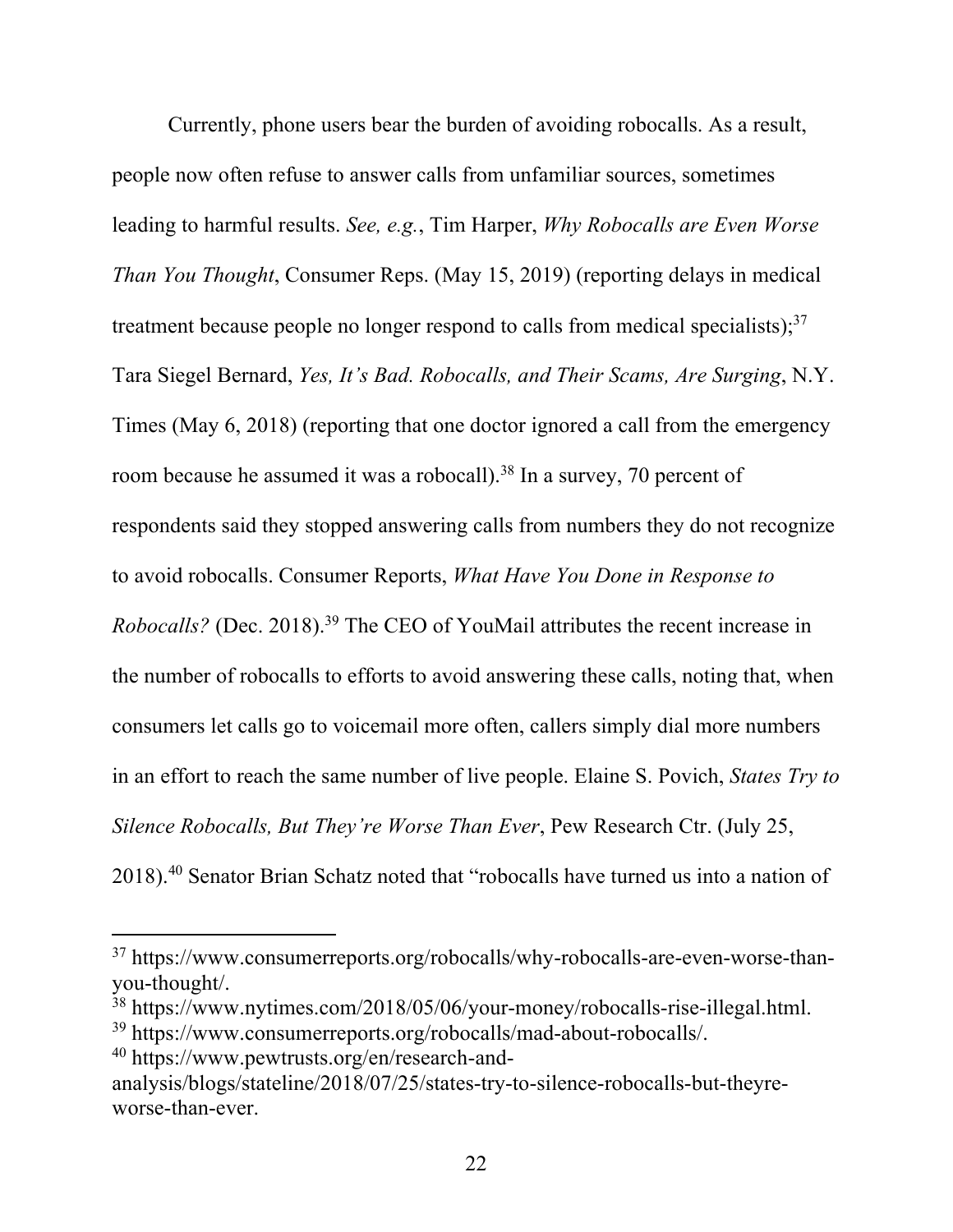call screeners" and emphasized that this could become a "significant economic issue." *Illegal Robocalls: Calling all to Stop the Scourge: Hearing before the S. Comm. on Com., Sci., and Transp.*, 116th Cong. (Apr. 11, 2019) [hereinafter *S. Hearing on Illegal Robocalls*]. <sup>41</sup>

Consumer complaints to federal and state officials show that people are frustrated and angry with the amount of automated calls flooding their phones. In a 2019 report, the FCC noted that the majority of the complaints it receives from consumers are about unwanted automated and recorded calls. FCC, *Report on Robocalls* 2 (2019). <sup>42</sup> Complaints to the FCC about robocalls have spiked from 150,000 in 2016 to 232,000 in 2018—a 50% increase in just two years. *Id.* at 4. In 2019, the FCC has already received over 90,000 complaints about unwanted calls. FCC, *Consumer Complaints Data: Unwanted Calls* (2019). <sup>43</sup> State attorneys general have indicated that "[r]obocalls and telemarketing calls are currently the number one source of consumer complaints at many of [their] offices." *S. Hearing on Illegal Robocalls* (testimony of Neb. Att'y Gen. Doug Peterson). Arkansas Attorney General Lesley Rutledge stated, "I have visited every county in Arkansas, and the most common complaint I hear is that people want these calls to stop."

<sup>41</sup> https://www.commerce.senate.gov/public/index.cfm/hearings?ID=5A66BB4E-777B-4346-AA5F-CAB536C54862.

<sup>42</sup> https://docs.fcc.gov/public/attachments/DOC-356196A1.pdf.

<sup>43</sup> https://opendata.fcc.gov/Consumer/Consumer-Complaints-Data-Unwanted-Calls/vakf-fz8e.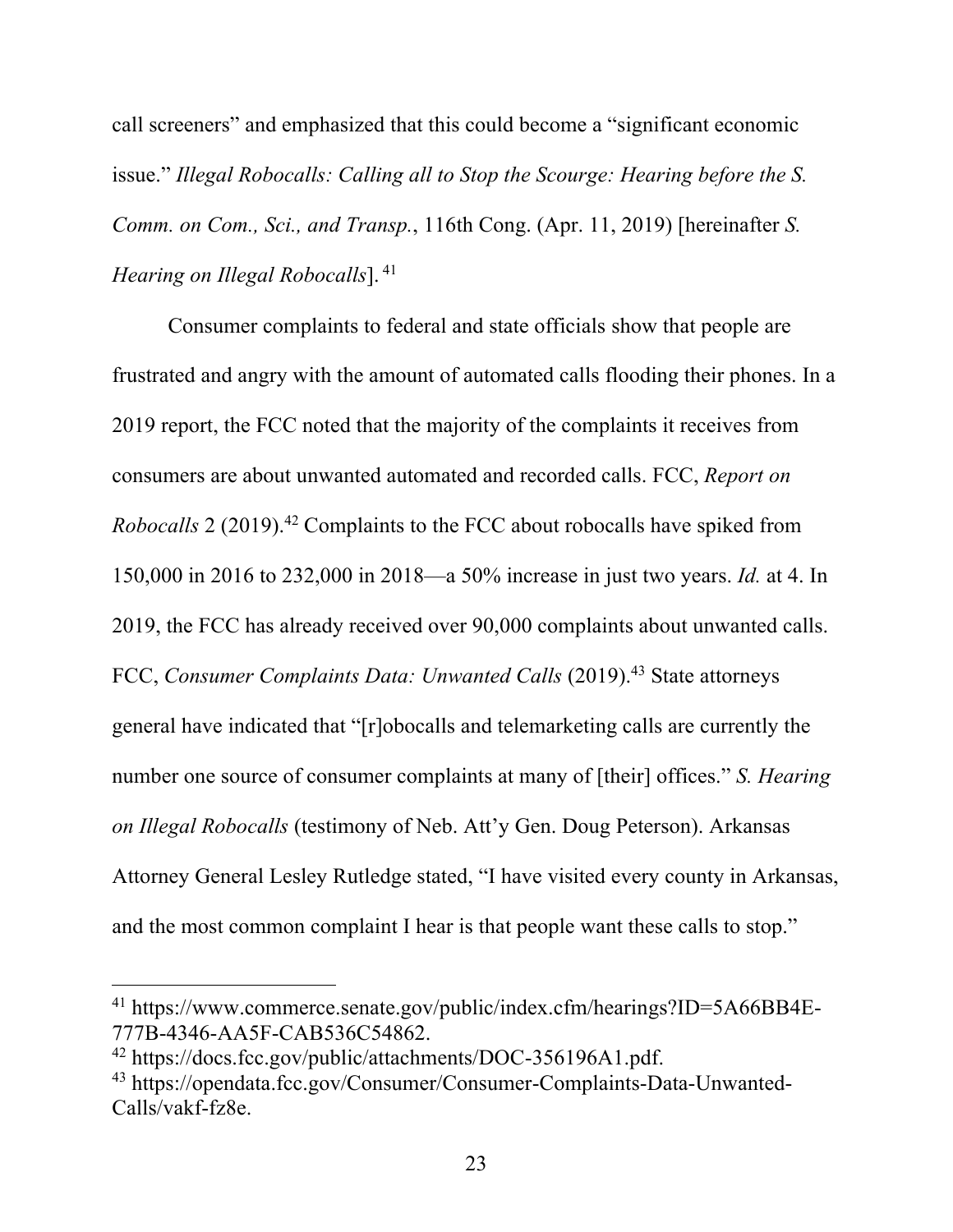Press Release, Ark. Att'y Gen., Stop the Unwanted Robocalls (Feb. 11, 2019).<sup>44</sup> In an attempt to respond to the rising levels of consumer complaints, the FTC has collaborated with local law enforcement agencies in a joint initiative called "Operation Call it Quits" to bring 94 new enforcement actions against robocallers. Press Release, FTC, FTC, Law Enforcement Partners Announce New Crackdown on Illegal Robocalls (June 25, 2019). <sup>45</sup> Andrew Smith, the Director of the FTC's Bureau of Consumer Protection, emphasized that the "joint effort shows that combatting this scourge remains a top priority for law enforcement agencies around the nation." *Id.*

The House and the Senate have both held hearings recently to address the problem of incessant robocalling, evidencing the gravity of the issue. *See S. Hearing on Illegal Robocalls*; *Legislating to Stop the Onslaught of Annoying Robocalls: Hearing Before the H. Comm. on Energy and Com.*, 166th Cong. (Apr. 30, 2019) [hereinafter *H. Hearing on Onslaught of Robocalls*].46 Members of Congress have stressed the need to keep pace with technology and prevent robocallers from evading detection and enforcement. Senator Roger Wicker

l

<sup>44</sup> https://arkansasag.gov/media-center/news-releases/icymi-stop-the-unwantedrobocalls/.

<sup>45</sup> https://www.ftc.gov/news-events/press-releases/2019/06/ftc-law-enforcementpartners-announce-new-crackdown-illegal.

<sup>46</sup> https://energycommerce.house.gov/committee-activity/hearings/hearing-onlegislating-to-stop-the-onslaught-of-annoying-robocalls.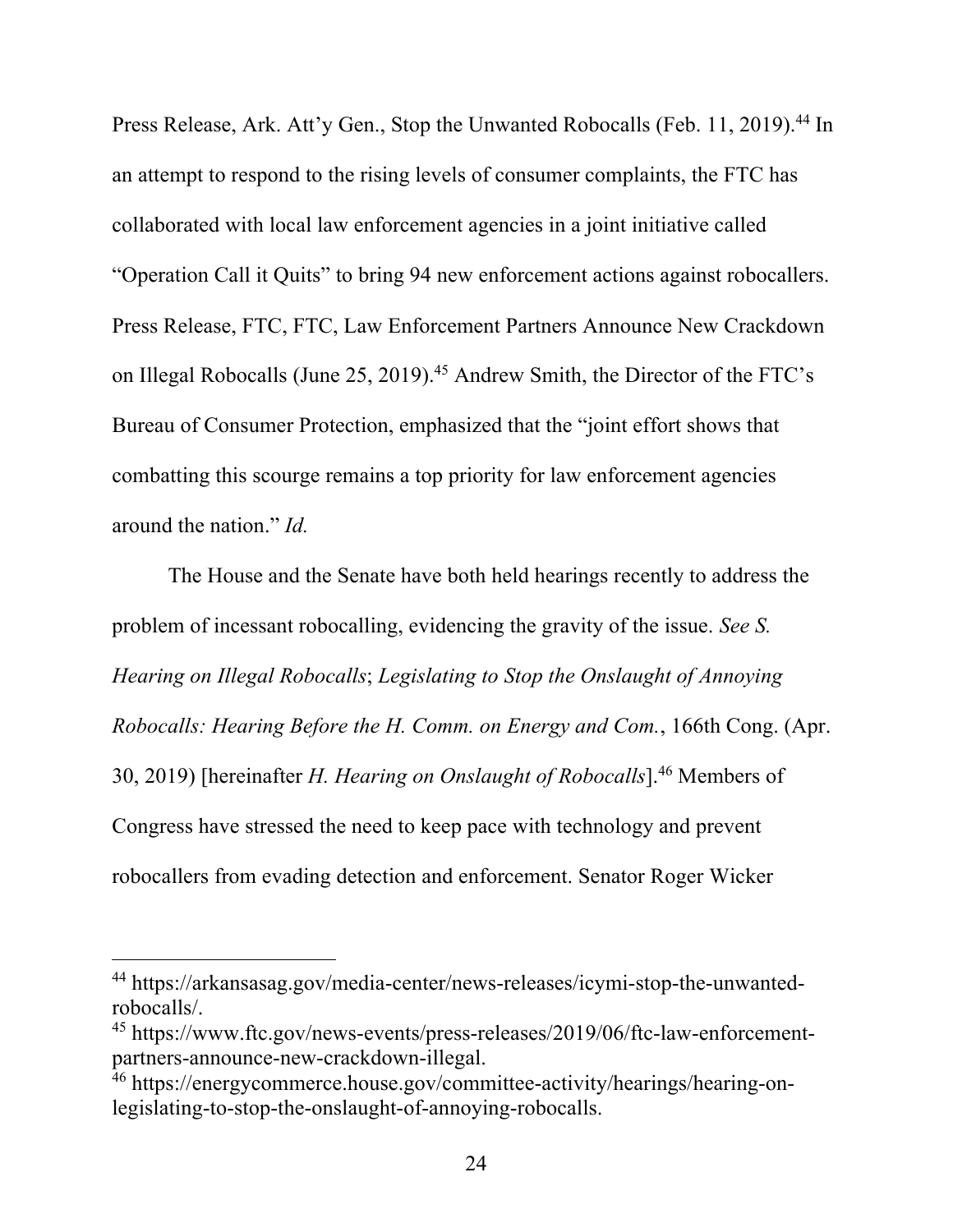emphasized that robocalling is a problem that has "long plagued consumers,

particularly the nation's most vulnerable and underserved populations." *S. Hearing on Illegal Robocalls*. In his opening remarks in the House hearing on *Legislation to Stop the Onslaught of Robocalls*, Representative Frank Pallone, Jr. emphasized that "as technology has evolved, robocalls, and the threat they impose, have increased. It is easier than ever for someone to begin making robocalls." *H. Hearing on Onslaught of Robocalls*.

# **B. As technology progresses and mass texting becomes simpler and cheaper, the harm to consumers will become more acute.**

"The need for more protection against robocalls has increased" with technological advancements. Sen. Chuck Grassley, *A Bipartisan Effort to End Robocalls*, The Gazette (Apr. 26, 2019). <sup>47</sup> Since the TCPA's enactment, cheap and easily accessible dialing technology has exacerbated the problem of unwanted calls. The development of mass texting software has allowed solicitors to reach just as many consumers as with prerecorded voice messages.

Callers can easily and cheaply download apps and software that permit mass texting and calling. There are now dozens of services offering mass texting software to businesses and marketers that are easily accessible online. A company called Stratics Networks, Inc. advertises, for a flat fee, software that allows the

<sup>47</sup>https://www.thegazette.com/subject/opinion/guest-columnist/grassley-abipartisan-effort-to-end-robocalls-20190426.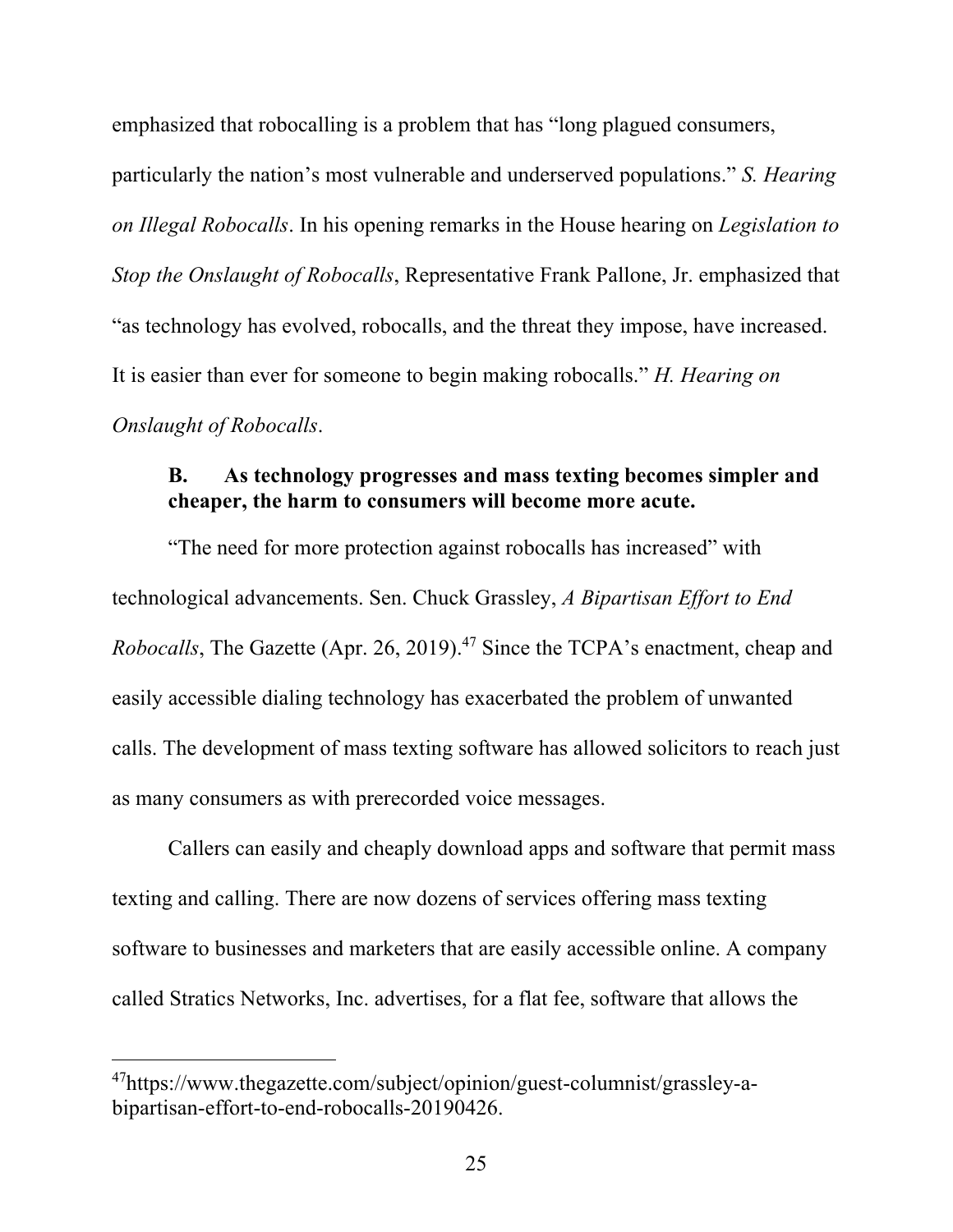purchaser to send "Unlimited Voice Broadcasts ALL DAY, EVERY DAY," using local phone numbers to increase the likelihood that consumers will answer. Stratics, *Hosted Voice Broadcasting* (2019). <sup>48</sup> The company advertises the ability to upload lists of numbers to be called simultaneously. Stratics, *Stratics Networks vs. The Competitors* (2019). <sup>49</sup> The company also recently marketed technology allowing for the transmission of voicemail messages directly to consumers in an attempt to avoid the TCPA's restrictions on "calling." Stratics, *Ringless Voicemail Drops* (2019); <sup>50</sup> *see also* All About the Message, LLC, Petition for Declaratory Ruling, CG Docket No. 02-278, at 13 (filed Mar. 31, 2017) (urging the FTC to "declare that the use of direct to voicemail insertion technology is not subject to the TCPA").<sup>51</sup> Another company offers mass texting software and "unparalleled opportunities to reach your contacts instantly and keep yourself literally in the palm of their hands." Textedly, *Products* (2019). <sup>52</sup> Several mass dialers and mass texting apps can be downloaded for free in Apple's app store. *See, e.g.*, One Call Now, *Group Messaging, Notification, and Calling App* (2019); <sup>53</sup> SlickText,

<sup>48</sup> https://straticsnetworks.com/hosted-voice-broadcasting/.

<sup>49</sup> https://straticsnetworks.com/stratics-networks-vs-the-competitors/.

<sup>50</sup> https://straticsnetworks.com/ringless-voicemail-drops/.

<sup>51</sup> https://ecfsapi.fcc.gov/file/104010829816078/Petition%20for%20Declaratory%2 0Ruling%20of%20All%20About%20the%20Message%20LLC.pdf.

<sup>52</sup> https://www.textedly.com/#products.

<sup>53</sup> https://www.onecallnow.com/how-it-works/mobile-app/.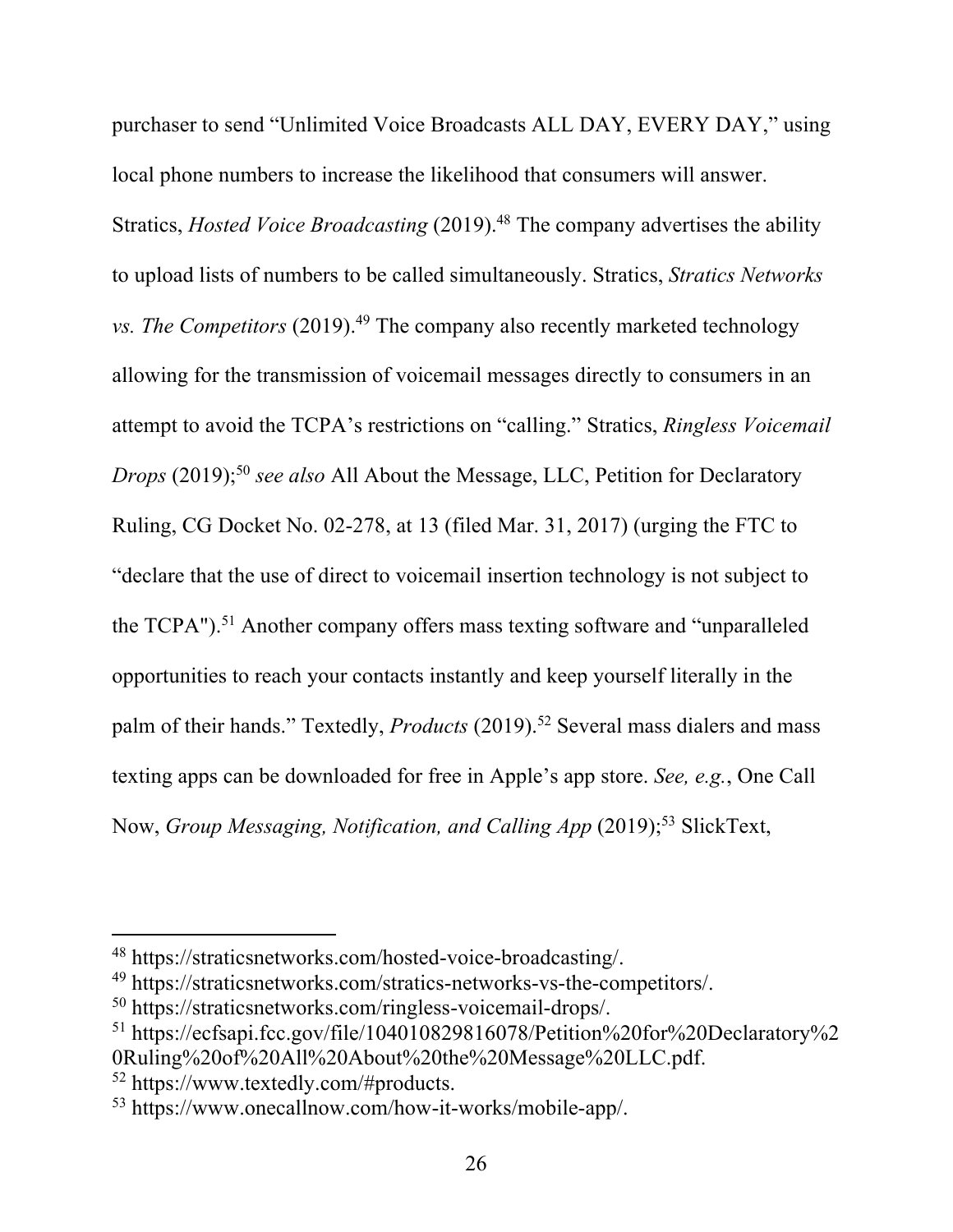Pricing (2019);<sup>54</sup> DialMyCalls, *iPhone and Android Mass Calling App* (2019).<sup>55</sup> One robocaller, who was recently fined by the FCC, testified before the Senate that dialing systems used to make "millions upon millions of calls" can be obtained quickly and easily on Google. *Abusive Robocalls and How We Can Stop Them: Hearing Before the Subcomm. on Com., Sci., and Transp.*, 166th Cong. (2018) (testimony of Adrian Abramovich).

Targeted, list-based calling is more widely used today than in 1991. Recent cases illustrate how easy and harmful list-based dialing to mass consumers has become. In *Blow v. Bijora*, 855 F.3d 793 (7th Cir. 2017), text messages were sent to 20,000 people using a spreadsheet of customer cell phone numbers. *Id.* at 797. This Circuit recognized that a broad definition of autodialer espoused by the FCC in a series of orders starting in 2003 would encompass the system used in that case. *Id.* Under the lower court's definition in this case, however, the list-based texting system used in *Blow* would be permitted. In *Dominguez*, Yahoo sent over 27,800 unwanted text messages to a single number from a stored database. 894 F.3d at 117. The Third Circuit adopted a narrow interpretation of the definition of autodialer in *Dominguez*, allowing the caller to evade liability. *Id.* at 119. Under

<sup>54</sup> https://www.slicktext.com/pricing.php.

<sup>55</sup> https://www.dialmycalls.com.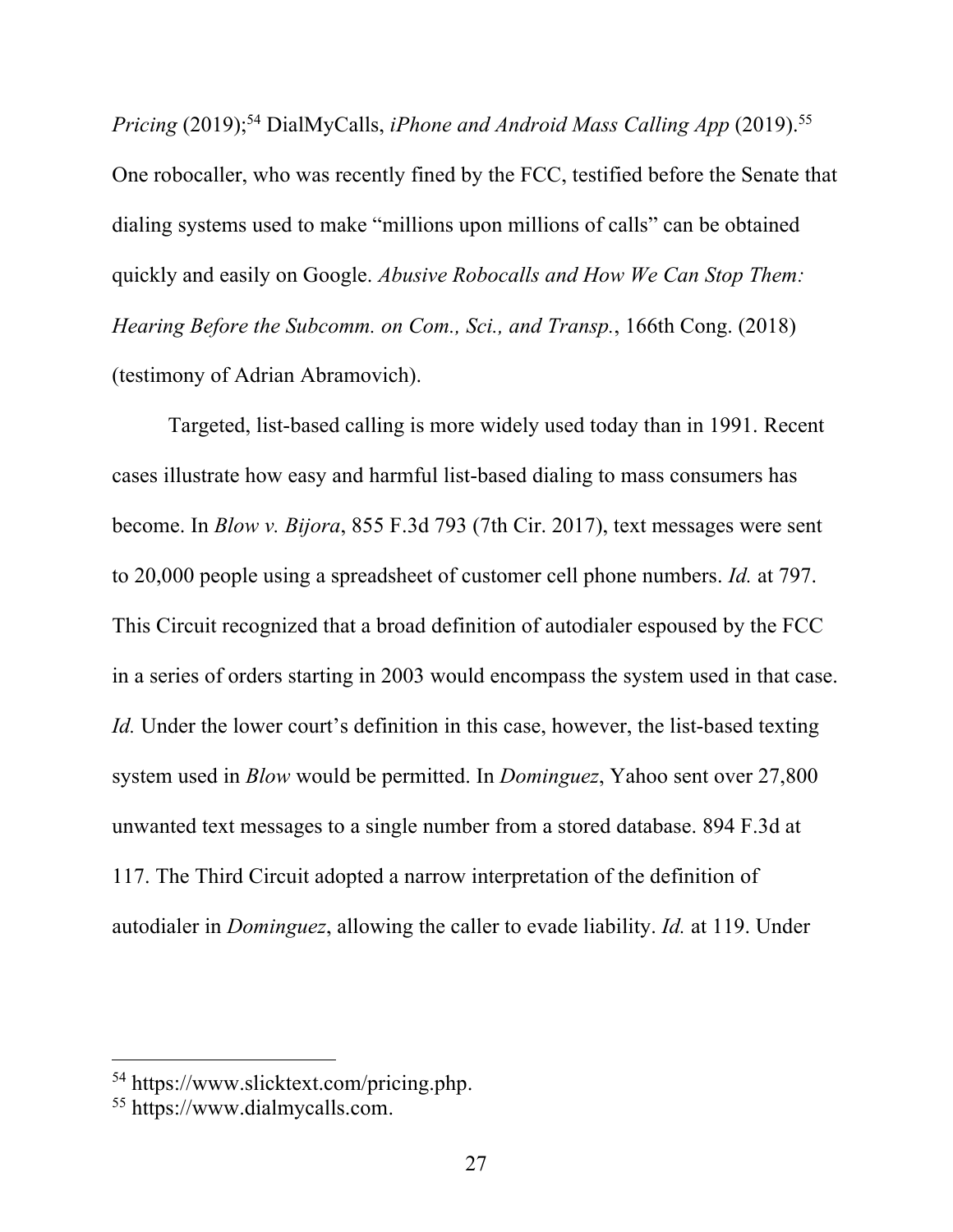the lower court's definition of autodialer in this case, consumers like *Dominguez*  would continue to lack redress.

Robocallers also use lists to target particular groups that might be more vulnerable. In a recent incident, a scammer impersonated the Chinese consulate and targeted New Yorkers with Chinese last names. FTC, *Scammers Impersonate the Chinese Consulate* (Apr. 2018). <sup>56</sup> In other schemes, robocallers have targeted veterans, FCC, *Veterans Targeted in Benefits Scams* (Sept. 2018), <sup>57</sup> and small business owners, Press Release, FTC, FTC Action Halts Deceptive Robocalls Aimed at Small Business Owners (May 23, 2018).<sup>58</sup>

Just like prerecorded messages, prewritten text messages allow companies to easily contact millions of consumers at once. The TCPA's prohibition on prerecorded calls prohibits simultaneous transmission of a single message to many cell phone users. Callers can achieve the same outcome using prewritten text messages combined with mass texting software. The FTC calls text message spam a "triple threat" because it often uses the "promise of free gifts" or product offers to get consumers to reveal personal information; it can lead to unwanted charges on consumers' cell phone bills; and it can slow cell phone performance. FTC, *Text* 

<sup>56</sup> https://www.consumer.ftc.gov/blog/2018/04/scammers-impersonate-chineseconsulate.

<sup>57</sup> https://www.fcc.gov/veterans-targeted-benefits-scams.

<sup>58</sup> https://www.ftc.gov/news-events/press-releases/2018/05/ftc-action-haltsdeceptive-robocalls-aimed-small-business-owners.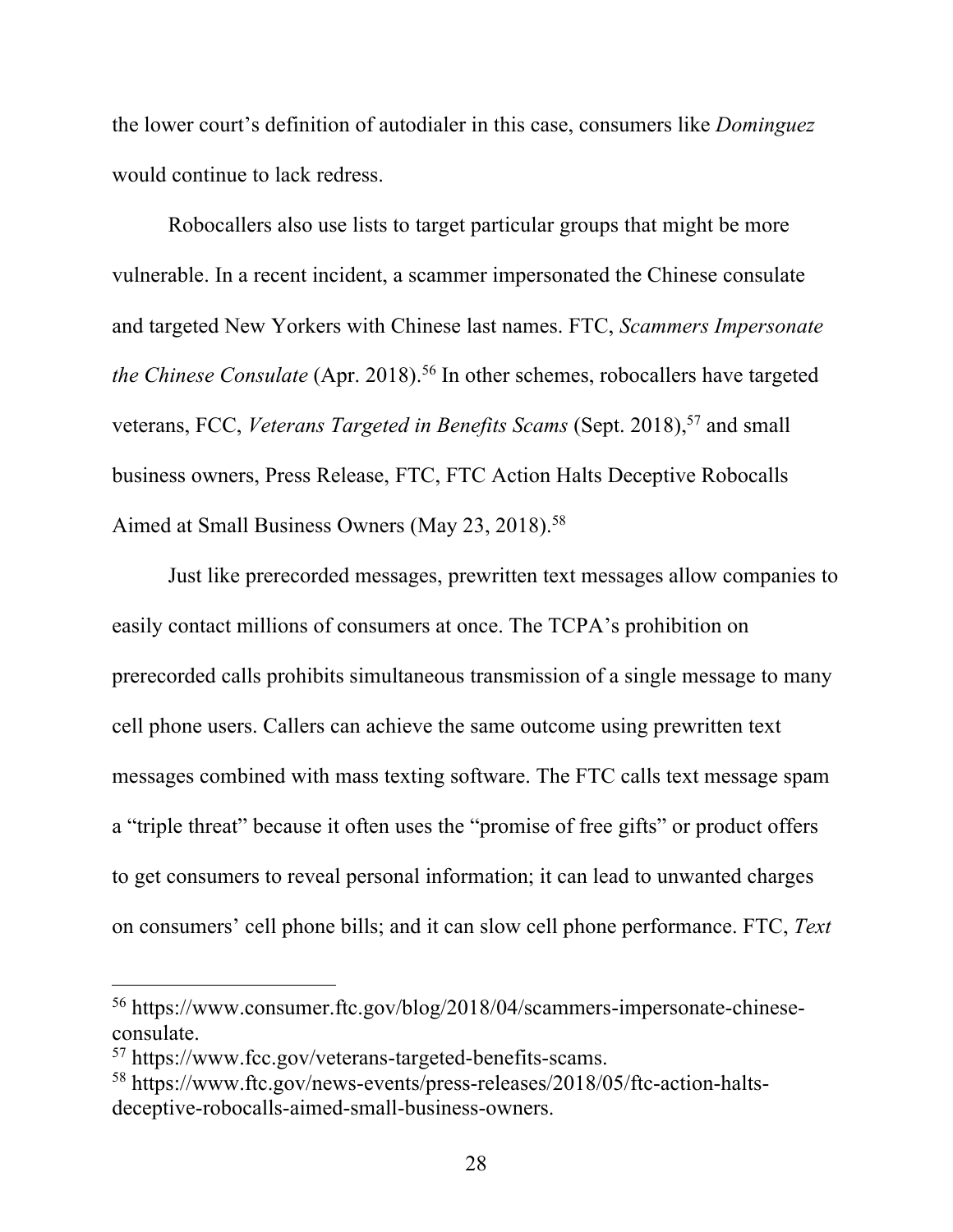*Message Spam* (Mar. 2013). <sup>59</sup> Unwanted text messages "can be used to try to compromise your financial information or to install harmful software on your mobile device." Kim Boatman, *Stop Cell Phone Spam in Seven Easy Steps*, Norton  $(2018).<sup>60</sup>$  Text message spam can lead to unwanted phone charges and can slow phone performance by taking up space in a phone's memory. FTC, *Text Message Spam, supra*. As users stop answering voice calls and switch to communicating via text message, telemarketers and spammers will likely ramp up texting campaigns. *See, e.g.*, Aaron Mak, *Getting the Message*, Slate (Apr. 3, 2019) ("The advantages of reaching [cell phone users] through SMS or iMessage are clear: While many people have tuned out calls and emails, texting remains a crucial personal mode of communication.").61

If the TCPA was necessary in 1991 because the burden on consumers was substantial, S. Rep. 102-178, at 2–3, the TCPA is critical now because the problem of unsolicited telemarketing calls is far worse. To construe the definition of autodialer narrowly, such that systems that mass dial and text consumers but do not use the "random or sequential number generator" technique are not autodialers, would exacerbate harm to consumers.

<sup>59</sup> https://www.consumer.ftc.gov/articles/0350-text-message-spam.

<sup>60</sup> https://us.norton.com/yoursecurityresource/detail.jsp?aid=CellPhone.

<sup>61</sup> https://slate.com/technology/2019/04/2020-presidential-election-campaigntexting.html.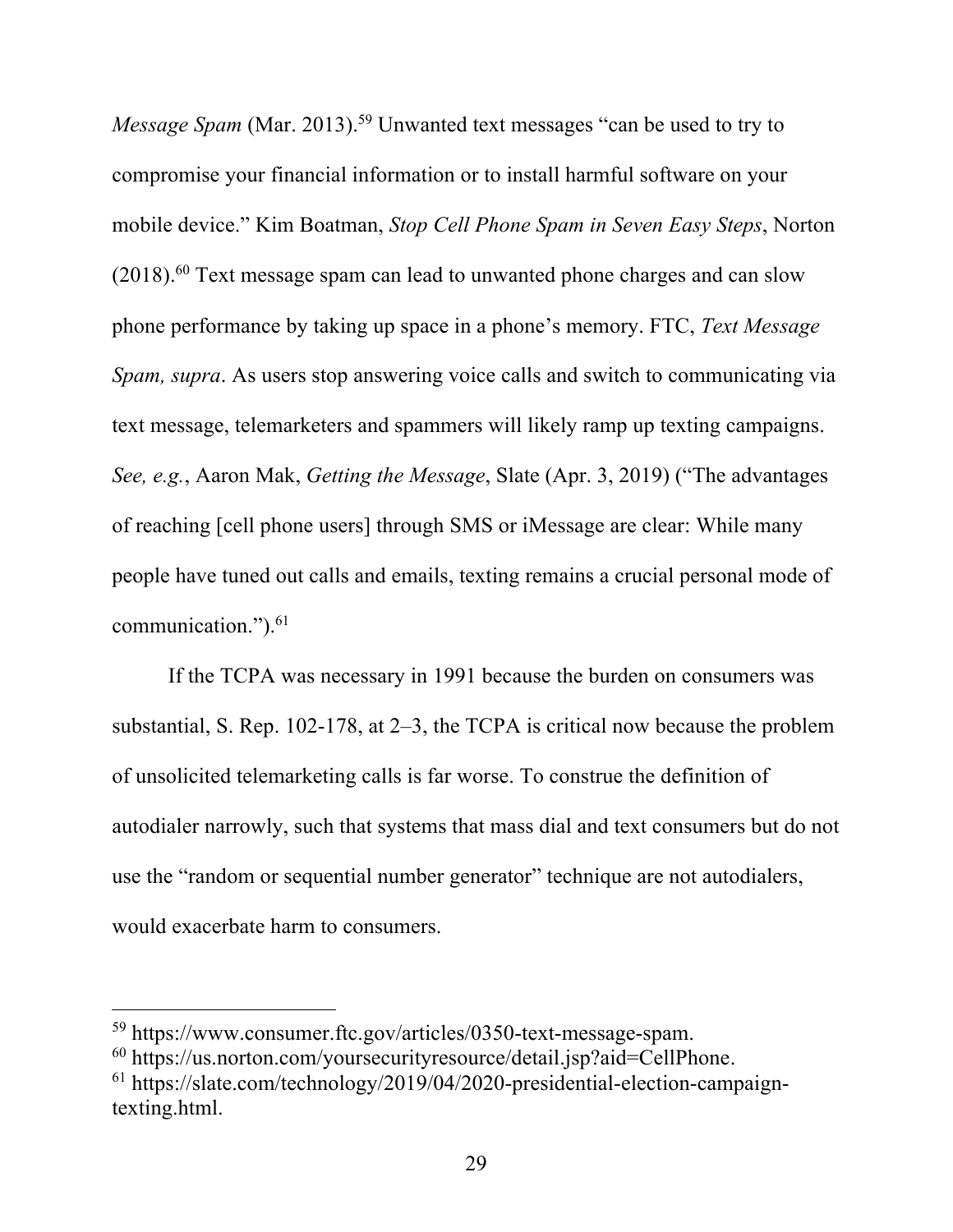# **CONCLUSION**

Amici respectfully request that this Court reverse the lower court's finding

that AT&T's system is not an autodialer under the TCPA.

Respectfully submitted,

*/s/ Marc Rotenberg*\_\_\_\_\_\_\_\_\_\_

Marc Rotenberg *Counsel of Record* Alan Butler Megan Iorio Electronic Privacy Information Center 1718 Connecticut Ave. NW, Suite 200 Washington, DC 20009 (202) 483-1140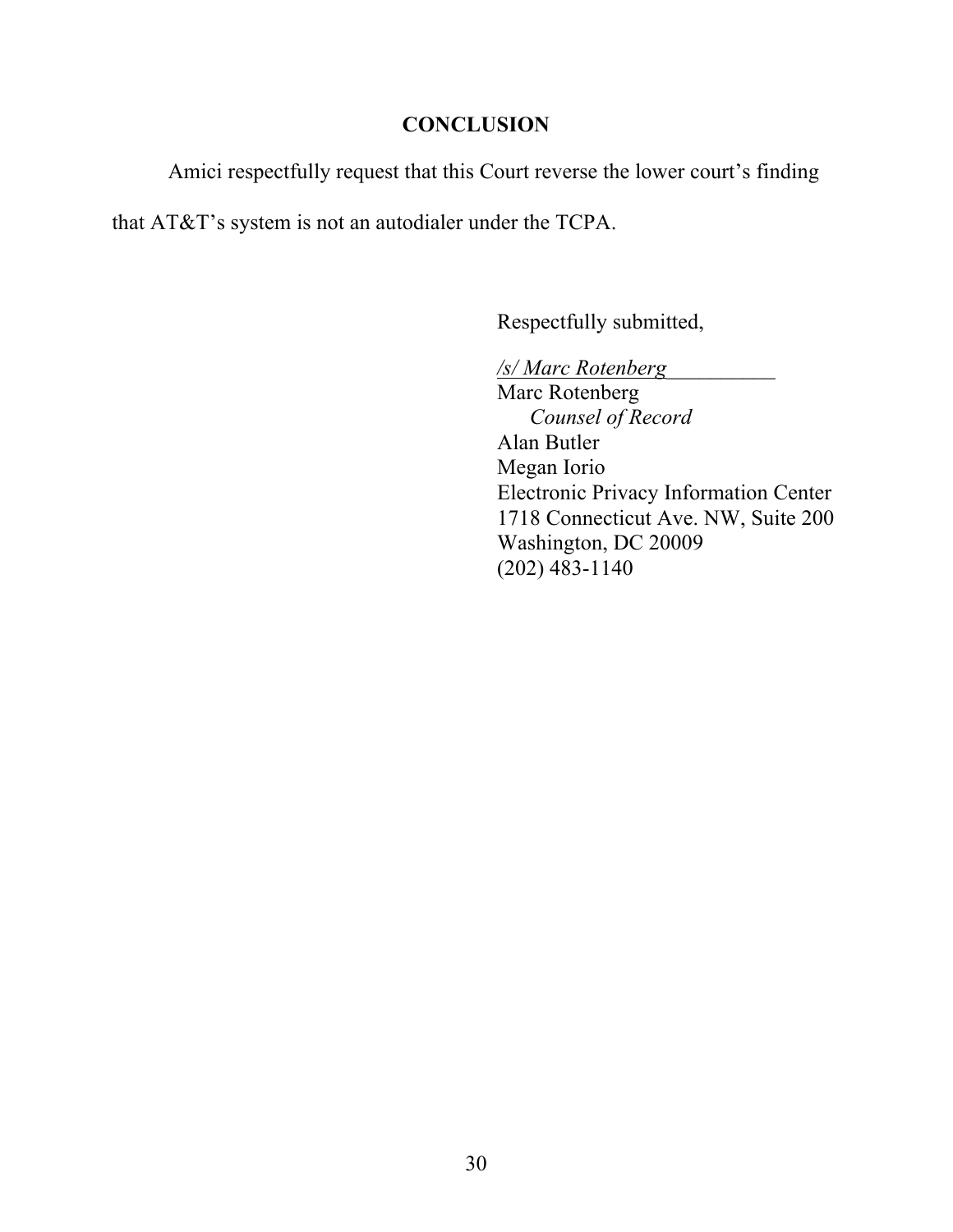### **CERTIFICATE OF COMPLIANCE**

This brief complies with the type-volume limitation of 7,000 words of Circuit Rule 29. This brief contains 6,098 words, excluding the parts of the brief exempted by Fed. R. App. P. 32(f). This brief complies with the typeface requirements of Fed. R. App. P. 32(a)(5) and the type style requirements of Fed. R. App. P. 32(a)(6) because this brief has been prepared in a proportionally spaced typeface using Microsoft Office Word in 14-point Times New Roman style.

Dated: July 8, 2019

*/s/ Marc Rotenberg*\_\_\_\_\_\_\_\_\_\_ Marc Rotenberg *Counsel of Record* Alan Butler Megan Iorio Electronic Privacy Information Center 1718 Connecticut Ave. NW, Suite 200 Washington, DC 20009 (202) 483-1140